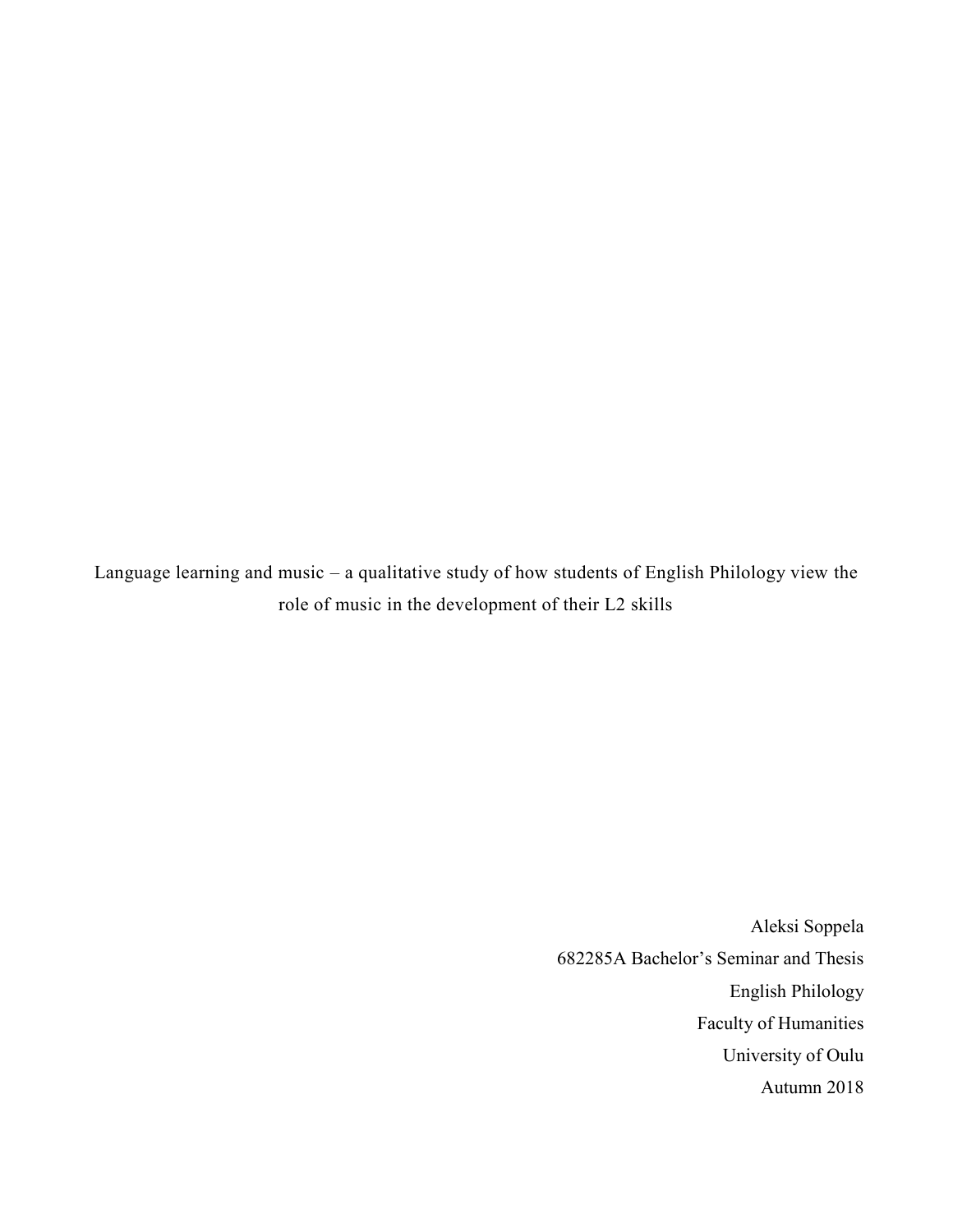# **Abstract**

This thesis attempts to map out the opinions that students of English Philology have regarding the effect of music in their lives, and more importantly, how it has possibly affected their linguistic skills. Secondary aim was to discuss the educational themes that were related to both music and language learning and seek out how the participants in this study felt these themes were addressed during their time at school, and whether music offers any value whatsoever to other subjects. As a method of finding out these viewpoints, a qualitative interview was conducted with two students of English Philology, which would then be transcribed and analysed loosely through Discourse Analytic methods.

Additionally, a theoretical background was formed with the idea that connection between music and language would be proven. The results emerging from the interview would then be applied into this theory in the best possible manner, after which they would be discussed in a larger context. The findings in the study were that music was viewed as an important part of the current school curriculum, and that it offers some amount of benefits regarding language learning, even though those benefits are not always noticeable. Moreover, the participants considered that the genre and style of music has an impact on how well it could benefit the language learning processes.

# **Tiivistelmä**

Tämä kandidaatintutkielma pyrkii ensinnäkin selvittämään englantilaista filologiaa opiskelevien henkilöiden mielipiteitä musiikin vaikutuksesta heidän kielitaitoonsa, sekä muihin elämän aspekteihin. Lisäksi tutkielmassa käsitellään pedagogisia teemoja, jotka liittyvät sekä musiikkiin että kielenopetukseen, mutta myös siihen, miten tutkimuksen osallistujat ovat itse kokeneet niiden toteutuneen kouluelämässään, ja siihen, onko musiikilla mitään annettavaa muille oppiaineille. Jotta tutkimuksen kysymyksiin voitaisiin vastata, kahta osanottajaa haastateltiin näistä teemoista, minkä jälkeen haastattelu litteroitiin ja analysoitiin väljästä diskurssianalyysinäkökulmasta.

Tutkielman teoreettinen viitekehys muodostettiin sillä periaatteella, että musiikin ja kielen välillä oleva yhteys voidaan todistaa, ja havaintoja haastattelusta peilattiin tätä viitekehystä vasten. Tutkielman tuloksista käy ilmi, että musiikki nähtiin tärkeänä osana nykyistä opetusjärjestelmää, ja että sen koettiin tarjoavan hyötyä myös muille oppiaineille, kuten kielenopetukselle, vaikka nämä hyödyt eivät aina olekaan suoraan näkyvillä. Lisäksi osallistujat kokivat, että musiikkilajilla ja -tyylillä on suuri vaikutus siihen, miten paljon hyötyjä ilmenee.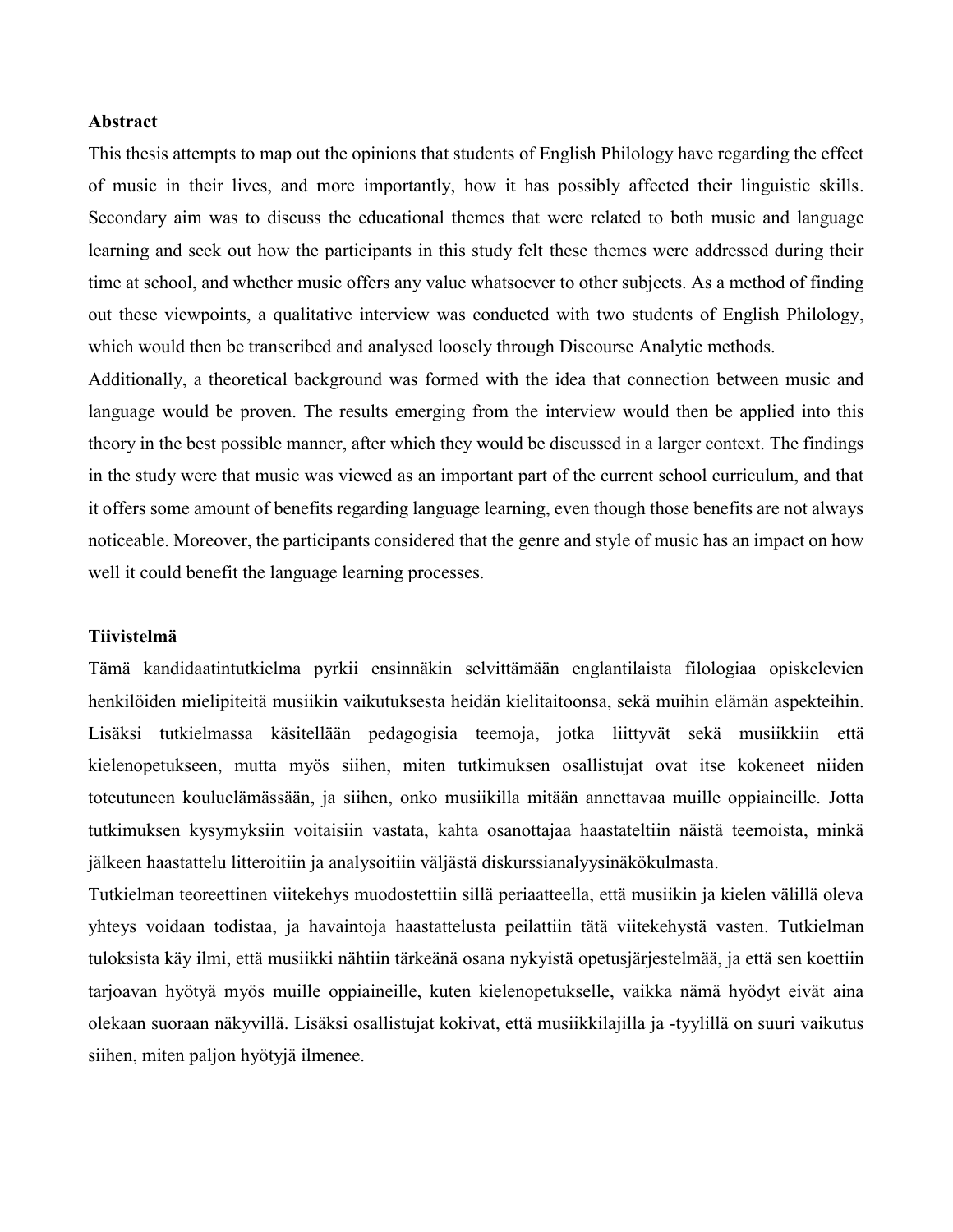# **Table of Contents**

| $\mathbf{1}$            |     |  |  |
|-------------------------|-----|--|--|
| $\overline{2}$          |     |  |  |
|                         | 2.1 |  |  |
|                         | 2.2 |  |  |
| $\mathbf{3}$            |     |  |  |
| $\overline{\mathbf{4}}$ |     |  |  |
| $\overline{5}$          |     |  |  |
|                         | 5.1 |  |  |
|                         | 5.2 |  |  |
|                         | 5.3 |  |  |
|                         | 5.4 |  |  |
|                         | 5.5 |  |  |
| 6                       |     |  |  |
|                         |     |  |  |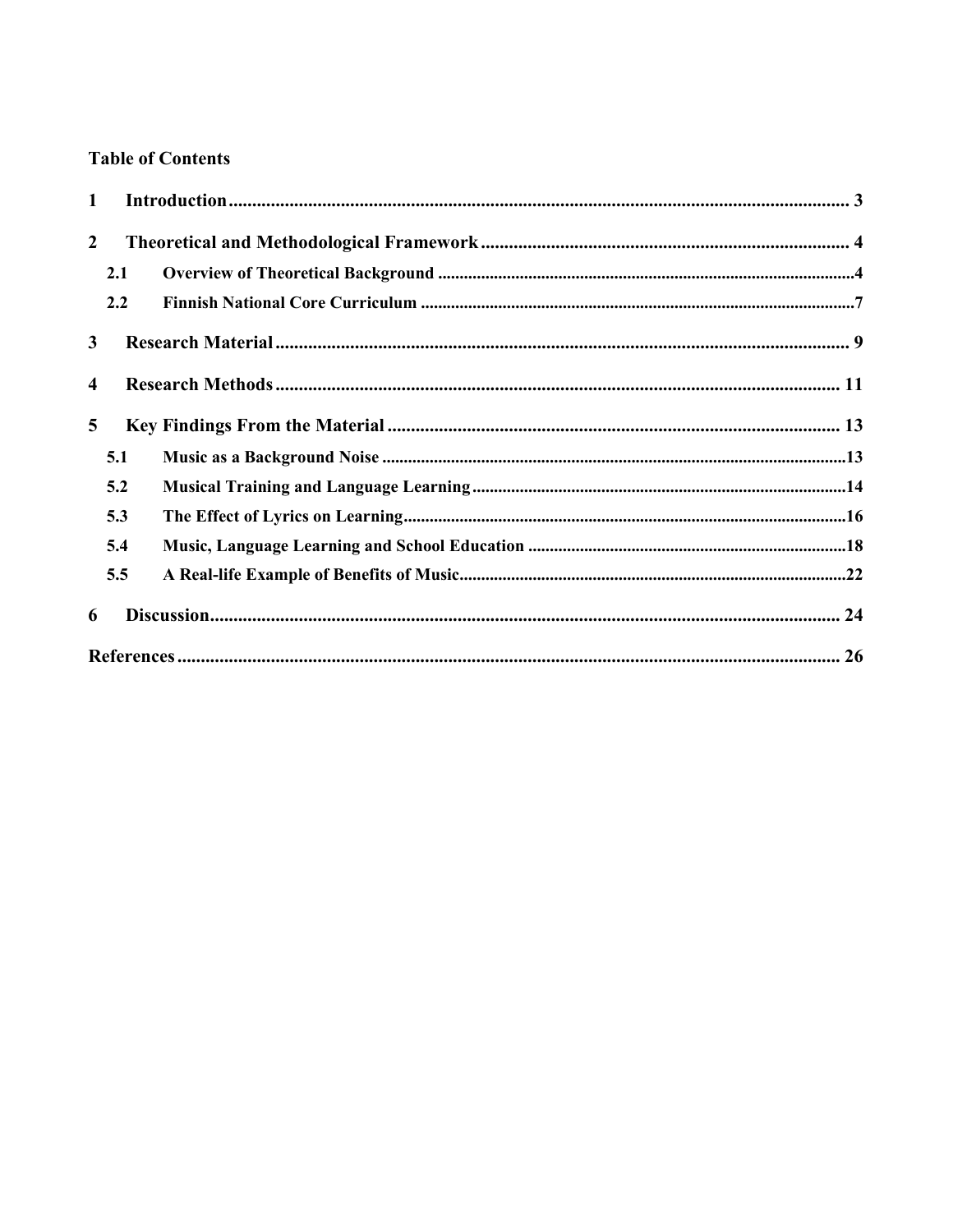# <span id="page-3-0"></span>**1 Introduction**

In today's world, the concept of learning a language is going through a phase in which the focus of learning is moving from the formal classroom teaching to the numerous informal and multimodal ways of learning. It is clear that the process of studying a whole new language should not be constrained to the stereotypical classroom-based teaching, but rather, evolving and expanding into other fields and ways of learning. Even the Finnish National Core Curriculum states that the teaching processes related to language learning should be focusing more on providing the pupils a formidable environment for learning, both inside and outside the traditional classroom set-up (National Core Curriculum, p. 369). These ways of learning are discussed more thoroughly in the section regarding the National Core Curriculum, but essentially, they do not even necessarily have to be related to the language itself, and yet, they may have a stronger link to them than ever could have been imagined.

This thesis will be focusing on finding out how music and language learning are related to each other from the point of views of two students majoring in English Philology and figuring out how they themselves see this relationship has affected their linguistic skills throughout the years. In order to properly discuss and find out their opinions, an interview session was conducted. It lasted for approximately thirty minutes, during which the participants discussed the themes related to this thesis as broadly as possible. I formed a good amount of questions regarding my subject, with the idea being that the questions themselves provide me with enough material to analyse, instead of them being just questions which can be answered by one word. After forming the questions, the discussion was recorded and the material was then transcribed and analysed loosely through Discourse Analysis (DA) methods. Moreover, in order to form a comprehensive understanding of this subject, a broad overview was created on the themes related to the topic of language learning and music, varying from presenting important studies on how music is applied in actuality in other school lessons and how it has been utilized as a background noise for studying purposes, to focusing on how sound itself is produced and what its relationship is with language and music. In order to properly form a study of my own, and more importantly, discuss the topics related to this field, it is necessary to present the current ideas that revolve around it.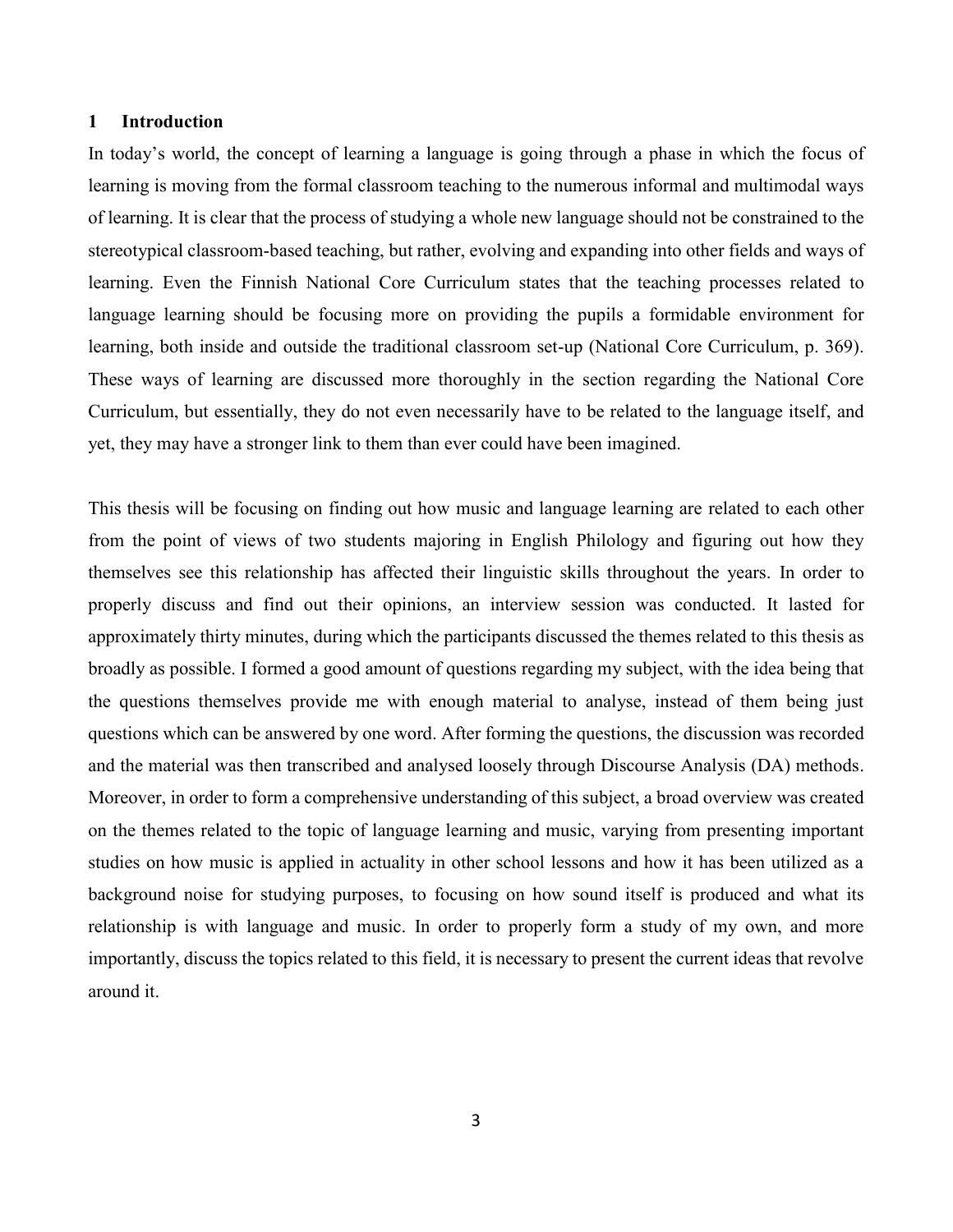# <span id="page-4-0"></span>**2 Theoretical and Methodological Framework**

Since the connection between music and language learning has been a focus of research throughout the years, it is essential to create an overview on how exactly it has been approached from a language researcher's point of view. Moreover, the findings of this thesis will be discussed based on this framework in order to form a coherent connection between the theory and practice. In addition, since the themes in this thesis will revolve around the educational system, the Finnish National Core Curriculum will be addressed relating to the most relevant themes.

# <span id="page-4-1"></span>**2.1 Overview of Theoretical Background**

Before we advance to the connection music and language learning have, it is beneficial to try and define them both. Firstly, an interesting point regarding the definition of music, and its relationship with language, was raised in Hallam's article (2017), which, among many aspects, focused on the development of language. Hallam claims that humans have an innate ability to process auditory information musically, as in, distinguishing the different aspects of sound, such as pitch or tone. She also adds that if humans did not possess the ability to process auditory information musically, it would be impossible for us to acquire a language, basing it on previous research (p. 391). This is an extremely critical point to consider, since language itself consists of different sounds, tones and pitches which are key elements in the auditory processes related to musical proficiency. Without the ability to think and hear musically, the development of language as we know would have undoubtedly proven to be far more difficult, if not entirely impossible.

Regarding language learning and acquisition, the best way to define what they mean is to inspect the way they are specified by Krashen (1982). Krashen states that, the two terms, language acquisition and language learning, are different concepts that are somewhat related to each other. They both offer a different method regarding the learning process: language acquisition is a process where the acquirers of a language gain a relatively deep understanding of said language subconsciously, whereas language learning could be conceived as the conscious counterpart, where the rules and grammar of a language are the most prominent features. (Krashen, 1982, p. 10) These concepts are very relevant, since music itself can act as a learning method, where language learning becomes a subconscious process: for example, a person listening to a song may face the challenge of not knowing a certain word of the lyrics, thus provoking them to figure out what this word means, resulting in unintended learning. Some may argue that this type of learning becomes conscious the second the person in question decides to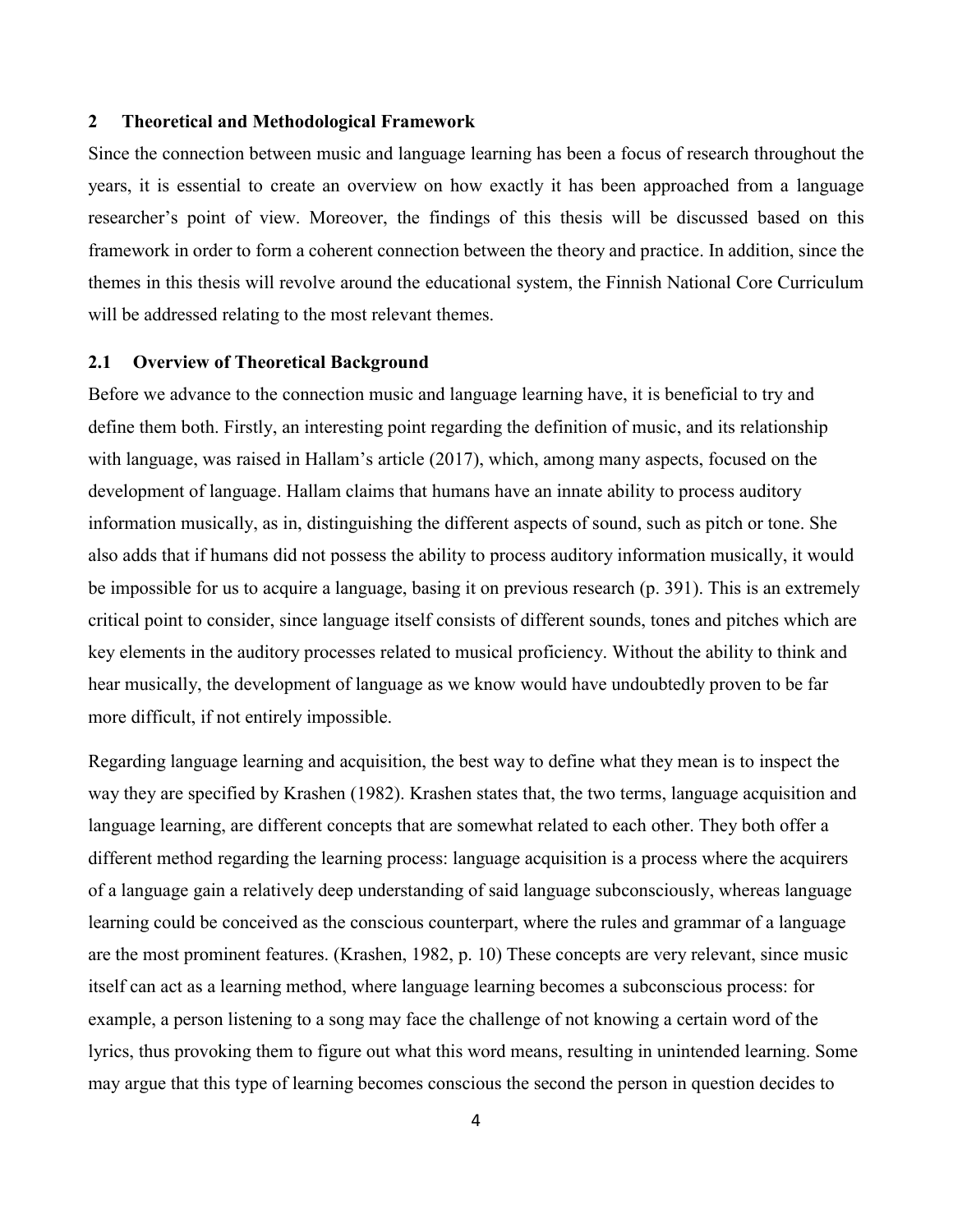decipher the meaning of the word, but this can be counterargued with the fact that the original intention for listening the song was not to learn new words, but to simply enjoy music.

Within the field studying the connection between music and language, it is generally agreed that they both share similar traits. However, it is not exactly pinpointed out as to what type of a relationship this is. For instance, Hallam (2017) states that the relationship between music and language learning has been proved through the research conducted by a number researchers (p. 389). Despite this, there has been discussion related to the exact nature of this relationship (pp. 389-390). There is a clear area in the brain that is shared between musical processes and linguistic skills, but the question remains unanswered as to whether they only share the same location, or also share the same "processing circuitry", as Hallam puts it (2017, p. 390). Moreover, regarding the connection between speech production, language learning and musical training, Patel, a notable researcher on the field, proposed a theory in his 2011 article, with which he argued that musical training has an enhancing effect on language skills. To discuss this article briefly, it offers five separate conditions by which engaging in musical activities can improve linguistic skills in terms of auditory processing of different sounds (Patel, 2011).

Before we can move on to more practical theories and studies, it would be helpful to understand how humans have developed such a natural way of inspecting the world around us through sound, and how this ability then helped the defining communication and language as we know it today. Where does the tendency to process everything around us musically originate from, and how has it developed for humans in the way it has? This question was answered by Kraus and Slater (2016) who deduce that the relationship between humans and communication is ancient, basing it on the fact that humans have always needed sound to survive. Therefore, it was only natural that these communicational aspects and the sense of hearing developed in such a fashion that lead them to be in a key position. Moreover, they concluded that humans have an innate tendency to group observed acoustic features together based on their similarity, which, in turn, led them to develop languages in which this grouping persists. (Kraus & Slater, 2016.) Naturally, it would not be far-fetched to conclude that music could possibly benefit linguistic skills.

One component that could enhance the capabilities that one possesses regarding their auditory skills and language output is practicing music. The ways in which playing an instrument can benefit these skills were studied by Patel (2011). In the article, Patel proposed a hypothesis in which five certain conditions

5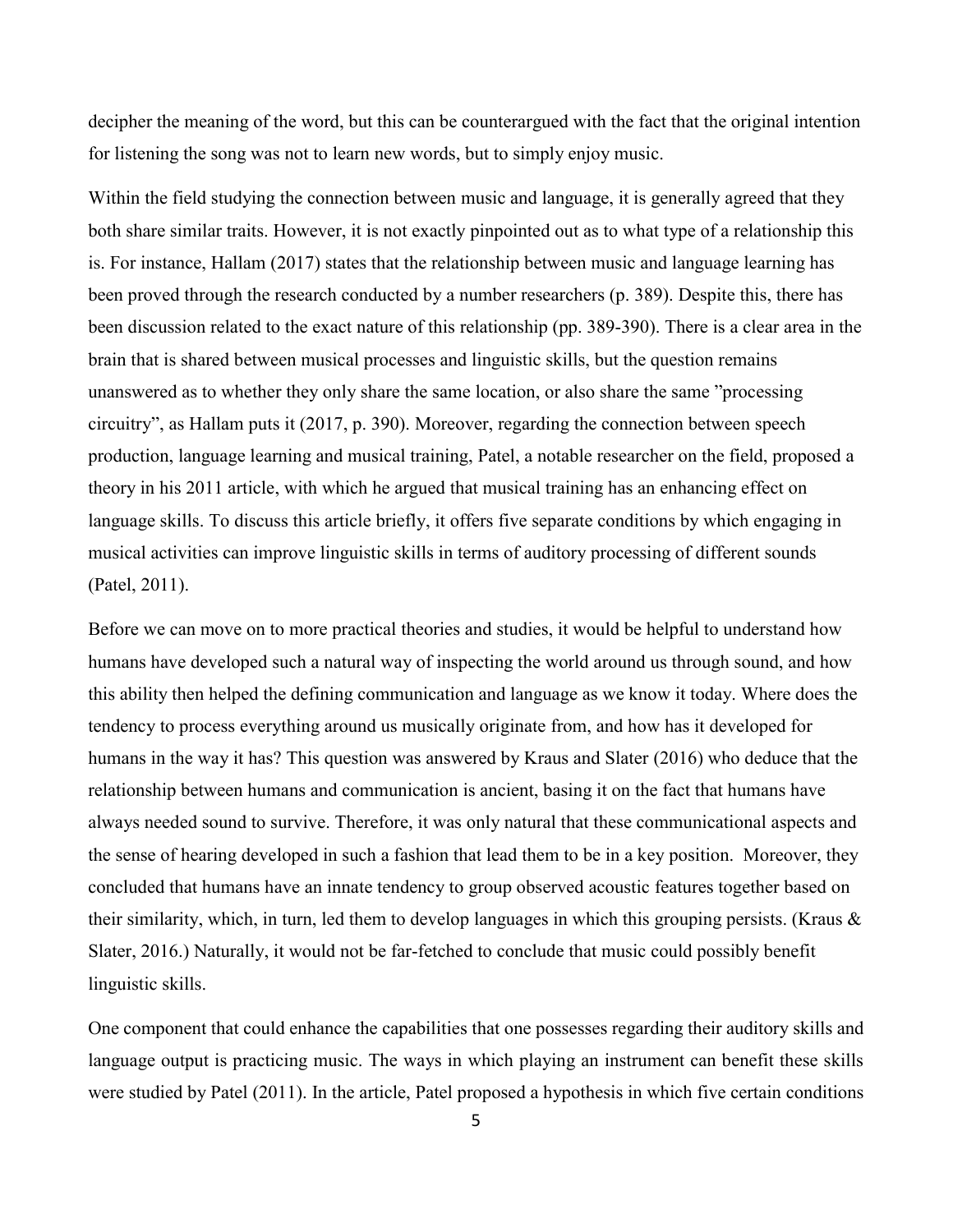have to be met in order to properly benefit from them in terms of linguistic ability. These conditions are *Overlap, Precision, Emotion, Repetition* and *Attention*, and they essentially summarize that musical training has to be one that engages positive emotions and be something that is repeated within a certain range of time, usually by focused practicing of an instrument. Later on, Patel (2012) returned to this hypothesis in an article in which he revised certain aspects of it. There, he elaborated that the difference why a musician is able to observe the slightest changes in pitches and tones is that musicians "constantly listen to themselves to judge whether they are in tune and are playing the right notes, and these judgments require hearing subtle distinctions in pitch" (2012, p. 124).

Since the relationship and possible benefits have been established in these articles, it would be beneficial to have a look at how music has been implemented into a traditional language teaching setup. This was exactly what Legg (2009) set out to examine in a study, that focused on testing out whether the use of music as a teaching tool could improve and accelerate the learning of pupils in a foreign language (pp. 2-3). The method in question was to implement an existing piece of language, a poem, into a newly composed song that the pupils had to use to learn (pp. 3-5). The findings were that utilizing music in such way engages the learners in a fun activity that they can immerse themselves into, which, in turn, led to better results when comparing them into a group that were subjected to the traditional methods of learning (pp. 5-8).

Moreover, in addition to implementing music into a school environment, one common occurrence of music is that of using it as a background noise for other activities, including studying. Kang and Williamson (2014) focused on finding out how music can enhance the learning process while it is actively listened in a situation where learning occurs. They created two separate groups in which this was tested, both including people who wanted to learn a new language that they had not encountered before. These languages were Chinese and Arabic, which are not taught in the target country, England. These groups were then further divided into two more groups, containing people exposed to music and non-music learning. After these groups went through the two-week process of learning some basics in these languages, they were tested by recalling and translating words in these languages. (pp. 730-735) The results showed that in the Chinese group, the music-group performed noticeably better than their nonmusic counterparts, whereas in Arabic, such difference was not noted. As Chinese is a tonal language, and Arabic is not, the researchers speculated that the benefits that the former group had were because of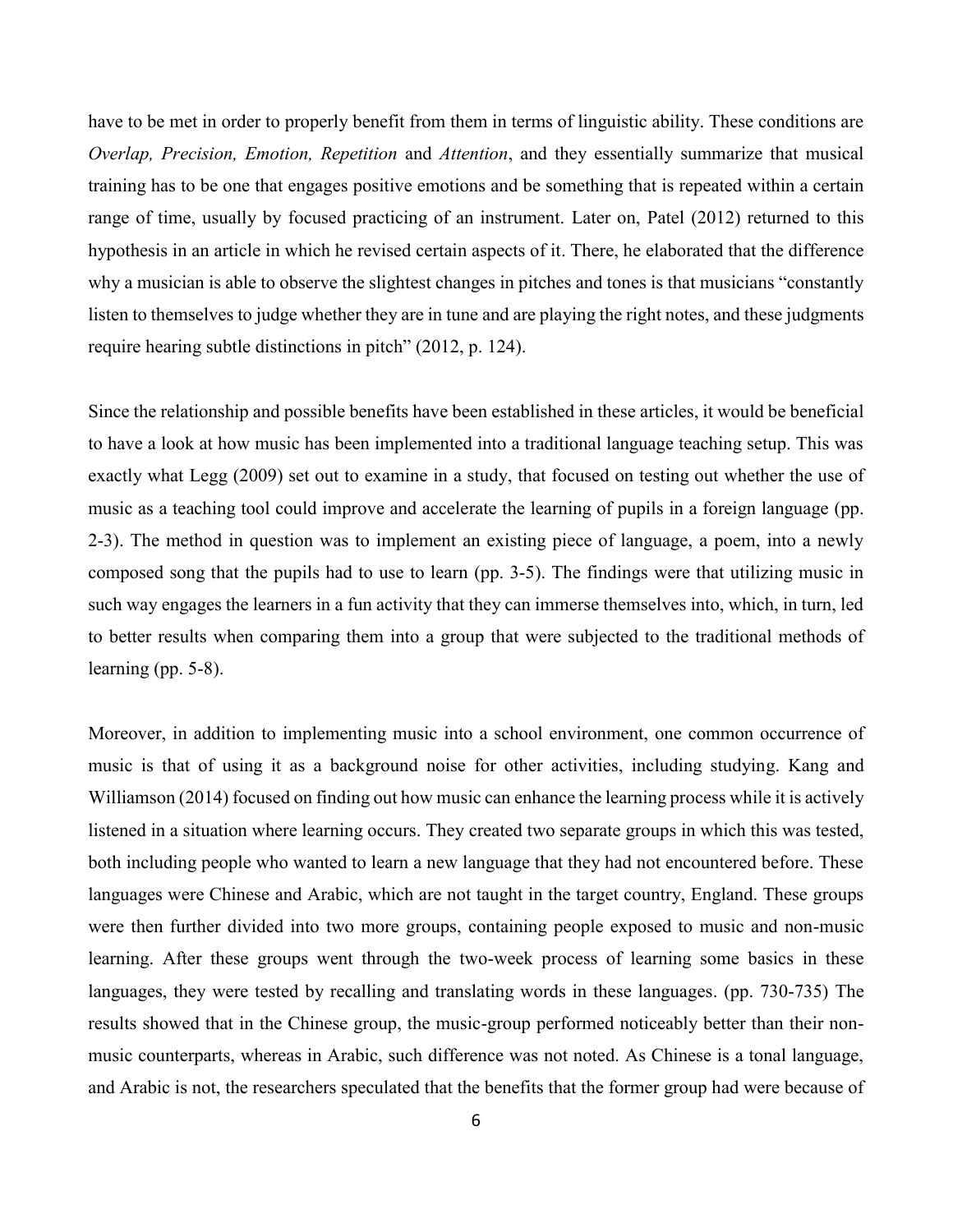this reason, and that further studies into the matter were needed in order to form a comprehensive understanding of the issue. (pp. 735-737)

# <span id="page-7-0"></span>**2.2 Finnish National Core Curriculum**

Since my thesis attempts to map out the views and opinions that future English language teachers have regarding the link between music and linguistic skills, and how they could be utilized into the traditional classroom teaching, I feel that we should take a glance at the pedagogical standpoints in this thesis as well, to serve as a link between the theoretical aspects and the study itself. Moreover, the current view on the field of language teaching is that it should be interactive, engaging and of such nature that naturally encourages the pupils to learn themselves. While this may only be the absolute pinnacle of what teaching should be, I feel that it should be something that all language teachers should strive to achieve.

The Finnish National Core Curriculum was first published in 2014 (The Finnish Board of Education), and within this opus, the nation-wide guidelines for teaching school subjects were introduced and planned to utilizestarting in the year 2016. Firstly, within the curriculum, it was stated that new learning environments, which are briefly defined as facilities, operating practices, tools and methods by which studying processes operate, should be created in order to make the pupils more recipient to learning tasks regarding, for instance, language learning. A proper learning environment should offer the pupils the means to individually learn and develop, while also taking into account the different types of interactions between the environment surrounding them, and what they could offer to the learning process as a whole. Thus, in short, good language learning environments "promote interaction, participation and communal building of knowledge". Additionally, using environments that are of varied nature allows the pupils to enjoy learning in a fun way, while also supporting their creative side and making them engage in a learning process in a way that does not feel forced. (National Core Curriculum, 2014, p. 48)

All in all, the idea behind all this is to make the pupils use the language outside the traditional classroom situation and conduct it in a way that makes it beneficial for them. Language teaching should not only strive to make the pupils understand grammar and linguistic rules, but also the culture behind the language, and make them form their own reflections between their own culture and the foreign one. (National Core Curriculum, 2014. p. 371) Moreover, the curriculum states that songs, among other forms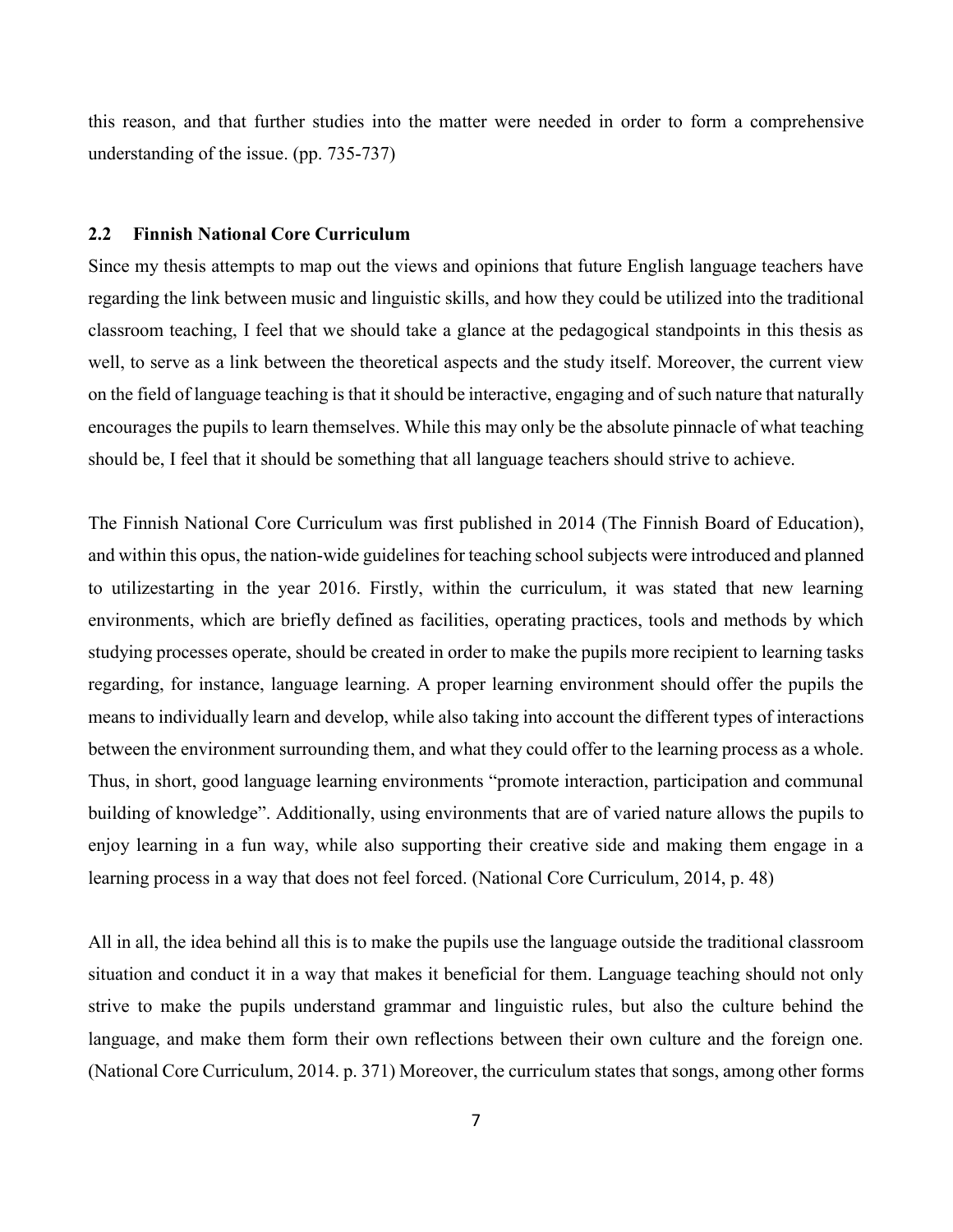of learning such as games and play, should be used in order "to provide the pupils with opportunities for experimenting with their increasing language proficiency and also for dealing with attitudes". (National Core Curriculum, 2014. p. 373)

As these learning environments are clearly deemed important, so are the different methods used in order to achieve the best possible environment. Music can be one method that, when properly utilized, offers a fun an innovative way of implementing both linguistic and cultural features into the teaching process. Speaking from experience, the common way of thinking about music inside the typical classroom situation related, for instance, English lessons is using a song as a way of learning certain words and themes related to the topic that has been handled on said lesson. This way was also taken into account in Legg's 2009 study, which was briefly discussed in the previous section. However, music as a resource can be more than that. Even outside the classroom, the teacher could encourage the pupils to listen to music in a target language, which would, in an ideal case, provoke them to learn subconsciously, while also having fun doing so. Additionally, at least in my opinion, the music that one listens to in these situations should be determined by each pupil themselves, since listening to the music you personally have an affliction towards may help in making the learning itself as informal as possible.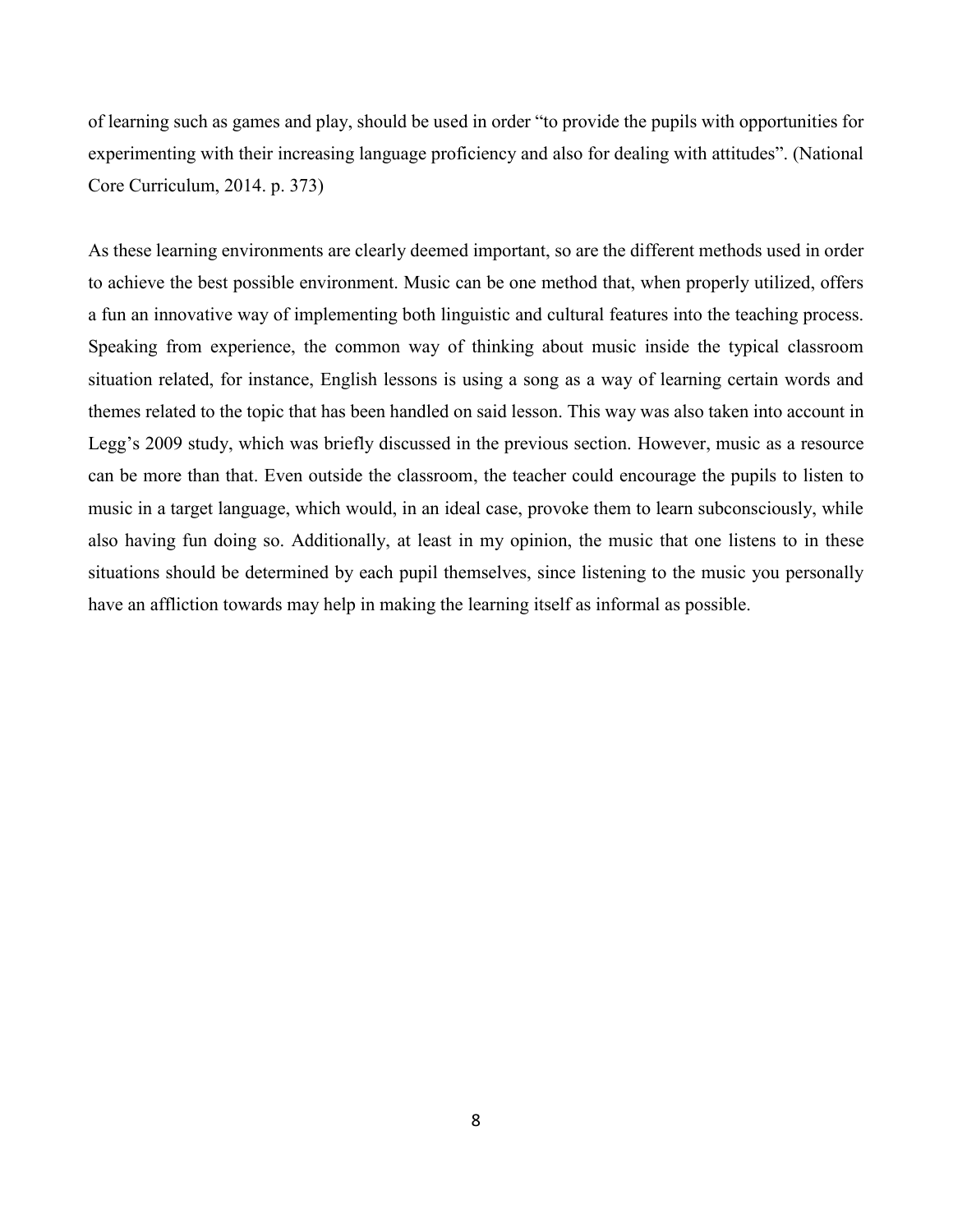# <span id="page-9-0"></span>**3 Research Material**

Within this section, the research materials will be briefly discussed, as well as the reasons for why exactly they were chosen. As was previously mentioned in the introduction segment, my questions regarding this connection between music and language learning were related to the opinions and views that people studying English as a second language possess. After the questions were formed, I needed to figure out a proper way of obtaining answers for them. In order to do so, I decided to conduct an interview with two people studying English Philology, both of whom are also studying to become teachers. Both participants had received their education before the current core curriculum had taken place, roughly between the years 2002-2016. The idea of this qualitative interview would be to map out the opinions and views of the participants regarding music and language learning, while learning how they feel about the presence of music in school education and whether they themselves have benefitted from it.

The interview itself was a brief, nearly thirty minutes long session, during which both participants were simultaneously asked questions. This session was recorded on a mobile phone application, which provided a sufficiently good quality of sound and an easy way of transferring the recording to a computer. The reason for this is purely the fact that having them both answer the same questions after each other would create a proper, relaxed conversation, instead of a structured interview, which would possibly create more strict answers and not discussion. Conducting the interview in this exact fashion would also provide me with enough material to analyze and answer the questions I posed for them and this thesis. After deciding to conduct the interview this way, I needed to make sure I asked the right questions from the participants. Perhaps the largest obstacle in this process was deciding how many questions is enough, since the ideal time that the interview should last was around the thirty minutes mark. Ultimately, I created around fifteen open-ended questions which I thought was enough, considering the time target and the scope of this thesis altogether. The questions themselves were relatively easily produced, with the idea of providing just enough theory-based context for the participants in necessary parts, but not too excessively that it would cloud their own opinions. In addition, based on these questions I had, I gathered a sufficient amount of articles on this field, which were then used to create the theoretical and methodological framework to base my own findings on, and link them to the existing scientific world.

Additionally, the interview session was held in Finnish instead of English in order to ensure that the discussion would be, first of all, flowing and that the participants would not engage any language barriers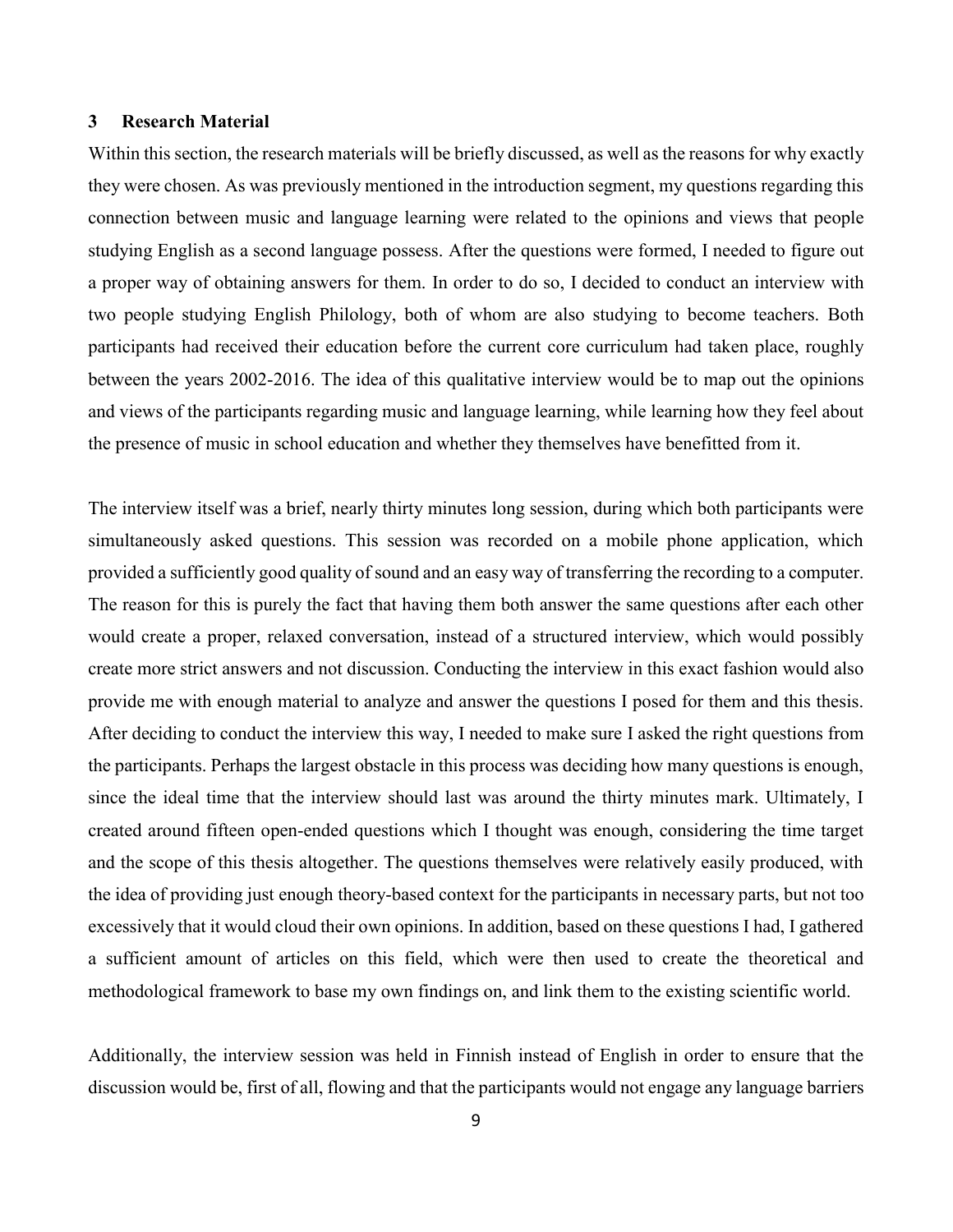along the way. Secondly, even though the participants were, indeed, students of English Philology, thus obtaining a perfectly fitting skillset to discuss in English, I felt that having this discussion in Finnish would make the participants more relaxed and make them focus on the answers instead of linguistic aspects. However, when the discussion session took part, one problem emerged: some of the answers that the participants gave answered multiple questions at the same time, so I decided to counter this by prolonging the discussion in some cases, and then leave out the questions they already answered, since going through them would only create unnecessary repetition.

After deciding to conduct this brief study of my own, it brought in a whole new set of ethical questions that were necessary to take into notion. First of all, the anonymity of the participants was retained by coming up with pseudonyms for them in the section where the contents of this session were analyzed. Additionally, recording this interview on a mobile phone application that was factory-installed would protect the participants' anonymity and prevent it from leaking to outside sources, which made sure that the data remained safe and untouched during the whole process. Before I would go on and record the discussion session with the participants, I informed them that they are being recorded, and how I planned to use that recording in my thesis. Moreover, since I had to take part in the discussion myself as the interviewer, I made sure I acted properly as the mediator for discussion rather than another participant, and, as previously discussed, figured out proper questions that did not lead the participants into certain, predetermined answers, which would not provide me with material that would be ethically correct.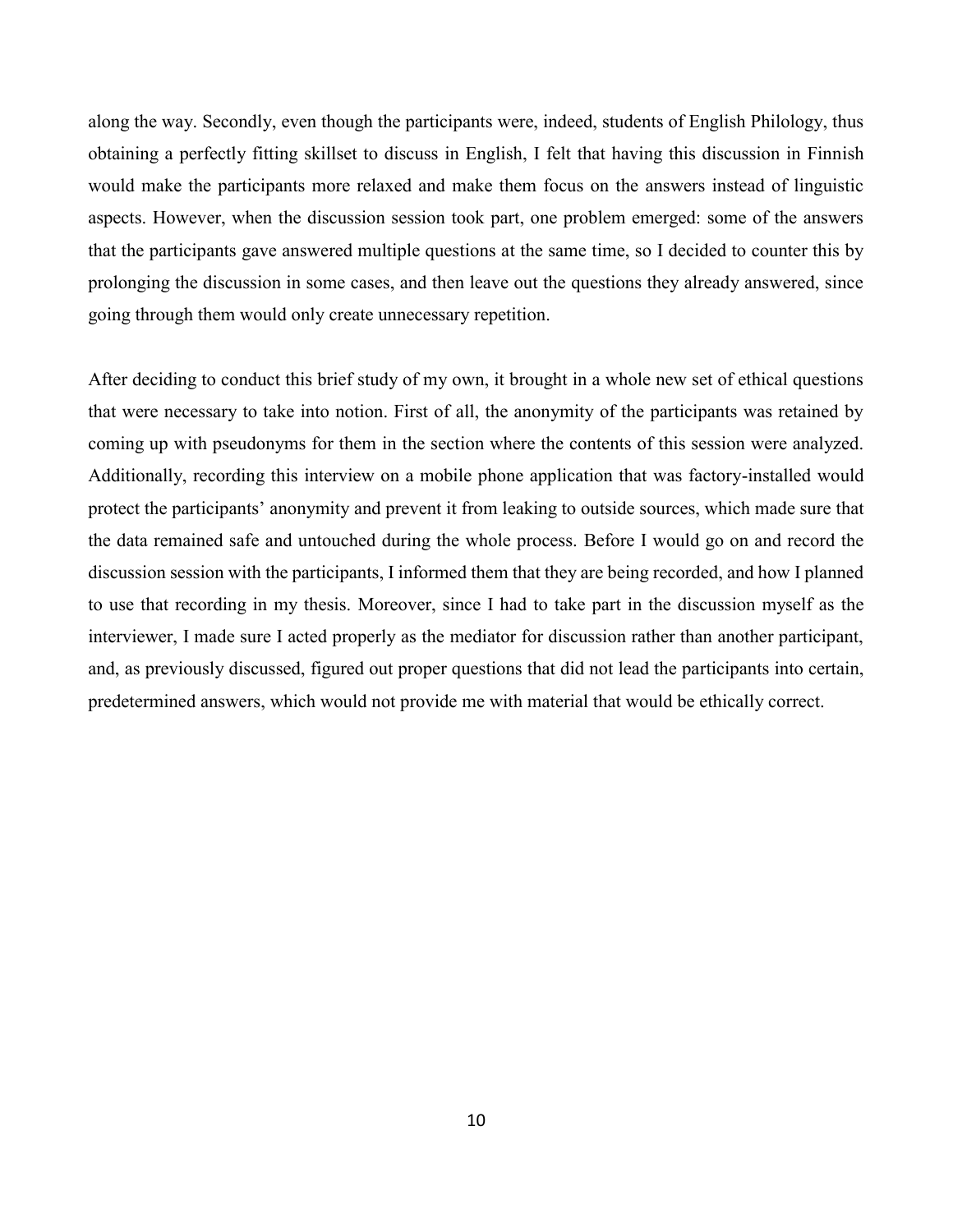# <span id="page-11-0"></span>**4 Research Methods**

After obtaining the transcriptions, they were analyzed loosely through the theory Discourse Analysis (DA), which is, as defined by Teun van Dijk (1985), analysis "in which ideologies of speakers or writers may be uncovered by close reading, understanding or systematic analysis" (p. 135). The ideologies in the context of this thesis could otherwise be understood as the views and opinions that the participants express, which will then be systematically analyzed, in order to find these opinions and figure out how they relate to the existing work conducted on this field by previous researchers. Additionally, what discourse itself as a concept means is, according to Schriffin, Tannen and Hamilton (2015), something that has distinct meanings for researchers of different fields, but for linguists, it has always been defined as something "beyond the sentence" (p. 1). Within this thesis, discourse analytical methods are ones that are the most suitable, since, in its essence, the answers that this thesis is trying to figure out are found in in the meanings behind the words spoken and in what they reveal to us about the person uttering them.

Now that we know what DA actually sets out to do as an analyzation method, it would be beneficial to have a look at how exactly it should be utilized to analyze qualitative interviews. These ways were discussed by Talja (1999). Even though most of the ideas and viewpoints that were discussed in the results section were ones that I personally found interesting, Talja's article offered valuable tools and strategies for me to approach the interview, and how to adduce the most relevant aspects. First of all, the article defines the word Discourse Analysis in the same vein as van Dijk: it seeks to point out variation in thinking in the participants by examining, for example, their speech by interviewing them (Talja, 1999 p. 461). In other words, as previously mentioned, it is not so much about how or what the participants say, but what they mean by saying certain things, and how the researcher interprets these things, which may not always be easy, especially considering that we can not know what exactly is going on in the participants' minds. Therefore, it is important to remember that interviewing is not just a case of merely observing what the participants say: attention should be also paid to how the participants utter certain things (e.g. in a positive or a negative tone), what type of words they use to utter them and in what type of a context or a background they themselves come from. Additionally, equally important is to have a skillset which allows the researcher to bring forth the most interesting points from the mass of data that is an interview. (Talja, 1999, p. 461)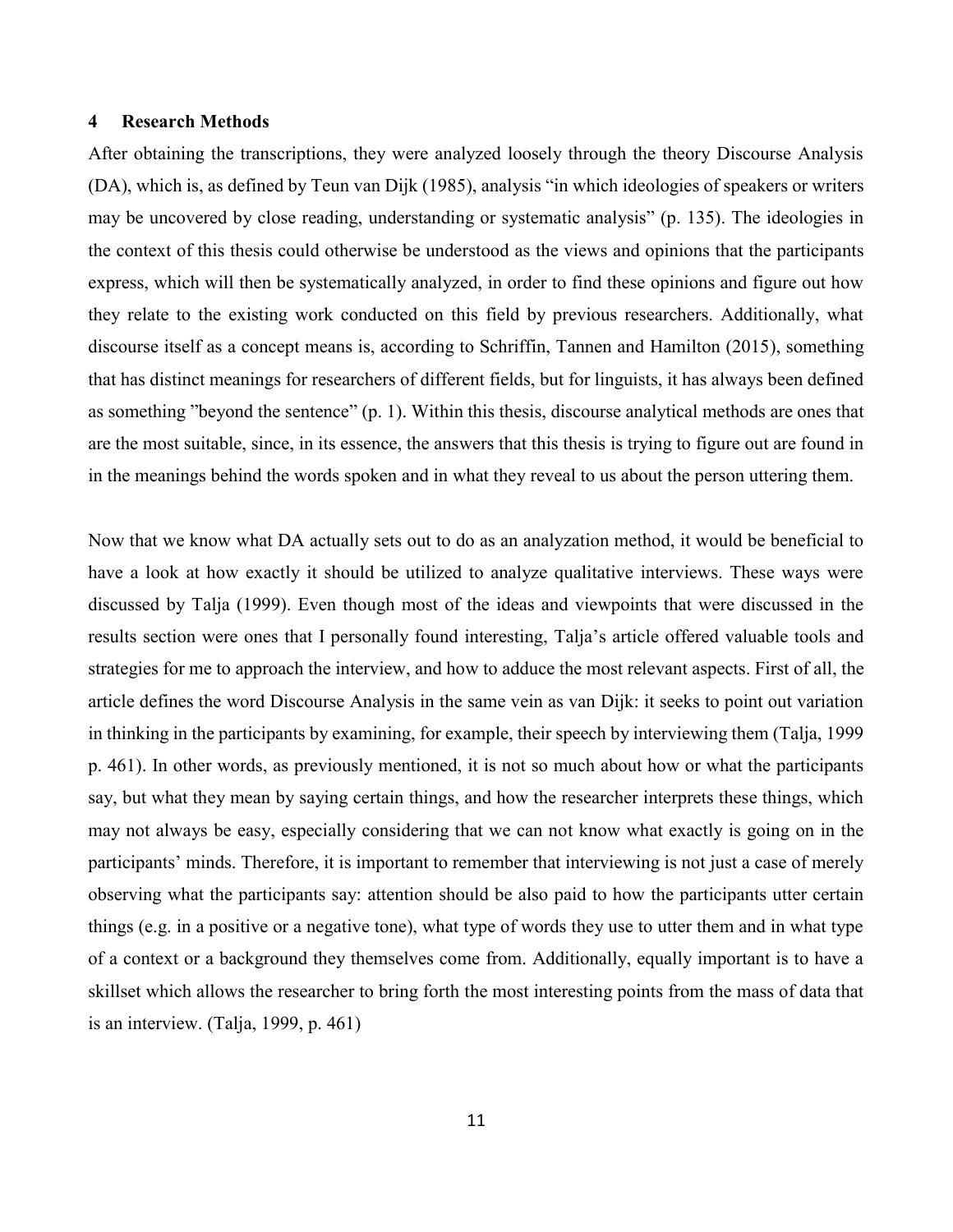Talja presented some practical tools of how to approach the data one has gathered. First of all, one should go through the interview question by question, all the while focusing on what relevant pieces of information emerges from the answers (Talja, 1999, p. 461). This is exactly how I approached the interview after obtaining the material: I narrowed down the point of views and opinions that either related the most to the theoretical framework, or ones that were simply interesting. Some questions were entirely neglected in the analysis section, simply because they did not offer anything meaningful or relevant to discuss. Another aspect that needs to be considered is the variation that emerges in the interview process. This variation can be related to, for example, how much variation there is in the participants' opinions. (Talja, 1999, p. 463-464) Naturally, since the point of this thesis was to study the opinions that the participants had regarding music, language learning and school education, some amount of variation related to these opinions was present. Talja (1999) mentions that, most of the time, grouping the answers together may prove to be a difficult task because of the discrepancy of the answers, (p. 466). However, since the participants shared similar opinions on most of the topics, it was easy to group these opinions together and analyse them.

Lastly, Talja (1999) presents Foucault's idea that every single notion that may emerge from an interview is essentially tied to the background that the interview creates for the participants. Foucault named these backgrounds *statements* (Talja, 1999, p. 468), which can act as the foundation through which the researcher can address the aspects they wish to. As for myself, the statement in question was that music can be a viable tool of language learning, and that it truly benefits the capabilities of learning a language. However, as was mentioned earlier in this thesis, I did not want to affect the participants' opinions too much given that it could potentially formulate certain types of answers in their minds.

All in all, the ideas and conclusions that are presented in the following results and analysis -section are ones that I personally found interesting and most relevant in terms of both the theoretical background, and the questions upon which this thesis was created. Since the study in this thesis was something that was not touched upon in the scientific community, at least in this same manner, there was not an excessive amount of material from which I could gather straight examples of how it should be conducted. Utilizing articles, such as the one from Talja (1999), helped me to begin the initial process of going through the data, and ultimately pointing out the most relevant aspects to discuss further.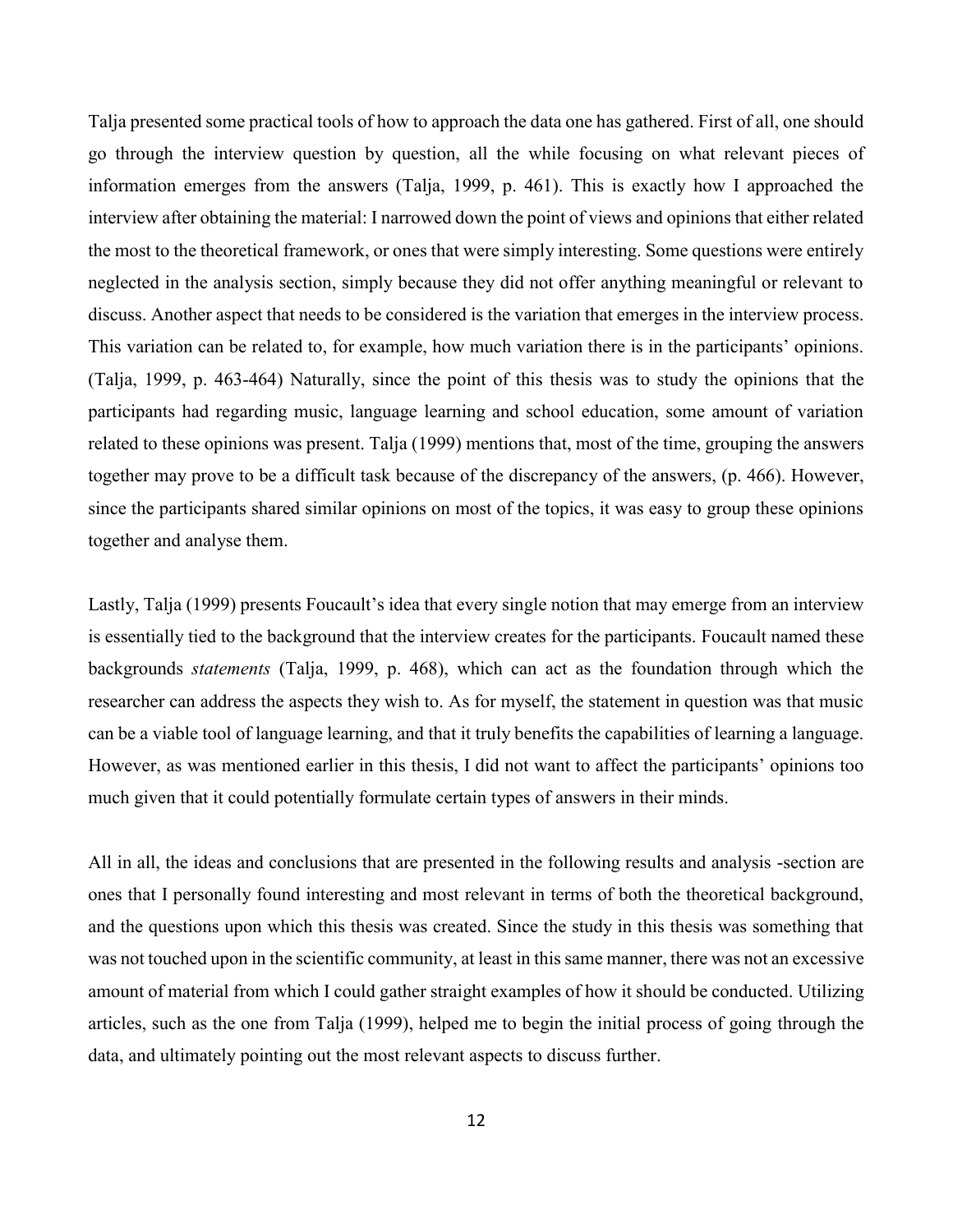# <span id="page-13-0"></span>**5 Key Findings From the Material**

Before we move on to the results that were gathered in the study, a couple of aspects regarding this study need to be addressed. As was previously brought up in this thesis, the participants of the study were two students of English Philology, and language teachers. The interview itself lasted for nearly half an hour, and the questions were mainly related to both the interconnection between music and language, and how it has emerged in their lives, and also, as previously mentioned, the educational aspects. After the interview was conducted, the most important points and aspects that emerged related to the questions were transcribed, and they will be mentioned and located in the text when they are relevant. The participants, Teppo and Matti, will be referred in the transcriptions to simply as the first letter of their name, 'T' and 'M' respectively.

# <span id="page-13-1"></span>**5.1 Music as a Background Noise**

First notable aspect that emerged in the interview was the use of background music in everyday aspects of the participants' lives. I felt that this was one area that was necessary to cover in this thesis because the connection of utilizing background music was somewhat proved to be useful. When asked about their opinions regarding the use of background music in their everyday activities, both participants liked to listen to some type of music when focusing on some other tasks related to their everyday lives, related to both studying and spare time activities. The key aspect to take into notion from this is that the type of music one listens to heavily depends on the type of activity they are carrying out: when studying, the music should be one that helps to focus, instead of something that is complex, such as lyrics. According to Teppo, (Transcription 1) lyrics are something that one tends to focus on unintentionally and subconsciously, which will ultimately hinder the studying process.

### **Transcription 1 [3:13 – 3:36]**

T: Mitähän sitä nyt sanois, no, tietenki niinkö joka juttuun on omansa. En nyt sanois että nyt ei niinku ihan pakko niinku olla tiettyä asiaa, niinkö, mikä millonki tuntuu hyvältä. Tietenki sitten jos oikeasti haluaa vaikka tehä kouluhommia ja keskittyä ni sillon on just se ettei oo niitä lyriikoita, kun niihin kumminki tarttuu sitten. T: Well, what should I say? Well, of course, there's like an own thing [music] for everything. I wouldn't say that there, like, has to be, like, a certain thing [music] for a certain thing, I mean, roll with whatever feels good at the time. Of course, if you really want to get, say, some school work done and focus properly, then music should not have lyrics and such, because you will listen to them even if you don't mean it.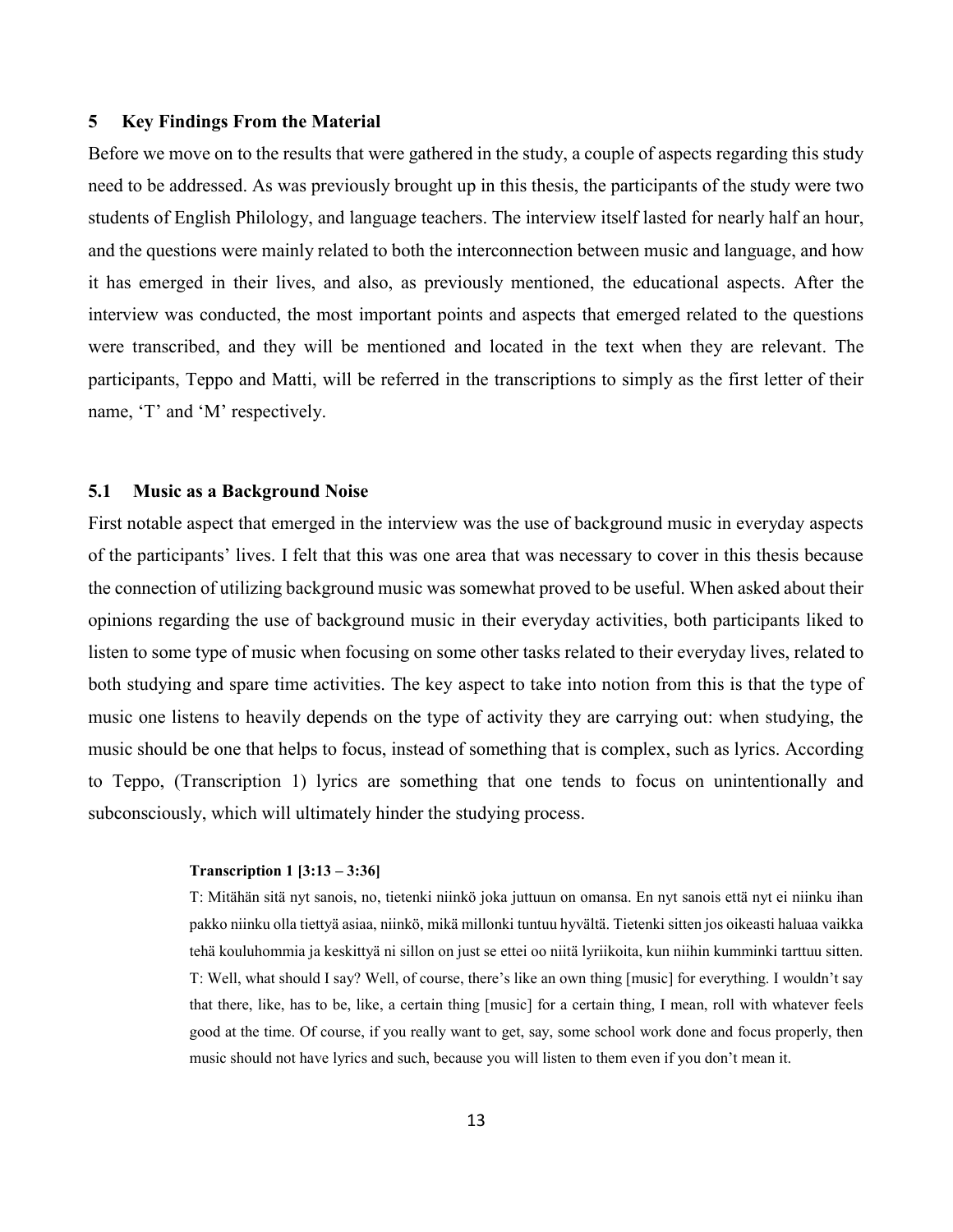However, Matti adds that when it comes to the leisure time activities, one can listen to their preferred style of music, since the music aids them in a way that makes the actual activity much more pleasant, and during this activity you can focus on the music itself (Transcription 2). Related to this, the participants' tastes of music seem to be somewhat similar, in the sense that they both enjoy hip-hop, although Matti mentions that he used to listen to metal music as well when he was younger, but not as much nowadays.

#### **Transcription 2**

M: No itse asiassa joo, yleensä sillonku opiskelee niin jotaki tämmöstä vähän hidastemposempaa ja semmosta että siinä ei mielellään ole niitä vokaaleita ollenkaan, että se on vaan semmosta taustamusiikkia. Täytettä siihen, mutta sitten jos tosiaan tekee jotain vaikka kotihommia niin siinä voi olla sitä lyriikkaa, että voi keskittyä niihin. Kaikkea tämmöstä.

M: Well, actually yes. Often when I study, I like that the music is something that is a bit slower in tempo, and of such nature that does not include vocals at all, that it just acts as a background noise. Like some kind of a filler, but then if you really do something like housework, then it could be good to have lyrics in it, because you can focus on them. Things like that.

# <span id="page-14-0"></span>**5.2 Musical Training and Language Learning**

Another area of interest was the effect of musical training on linguistic skills, which was discussed in the section regarding Patel's (2011) OPERA-hypothesis. Before asking if the participants have ever engaged in some type of musical activity, it is essential to mention that I had not presented any theories to the participants about this connection, so that they can voice their own experiences first, and then hopefully discuss about them in the light of this hypothesis. Nevertheless, when asking the participants if they did, indeed, receive some type of musical training in their lives, they both answered yes. Teppo mentioned that he had played the bass for about ten years, although the training he had received was not anything formal, which was the focal point of this question. He continued that he mainly played the bass on the music lessons during school, and that they were sometimes even allowed to stay after class and practice by themselves (Transcription 3). When it came to Matti, he recalled having played the guitar when he was at the elementary school, and even receiving six months of formal training on the instrument by attending one-on-one sessions with a teacher (Transcription 4).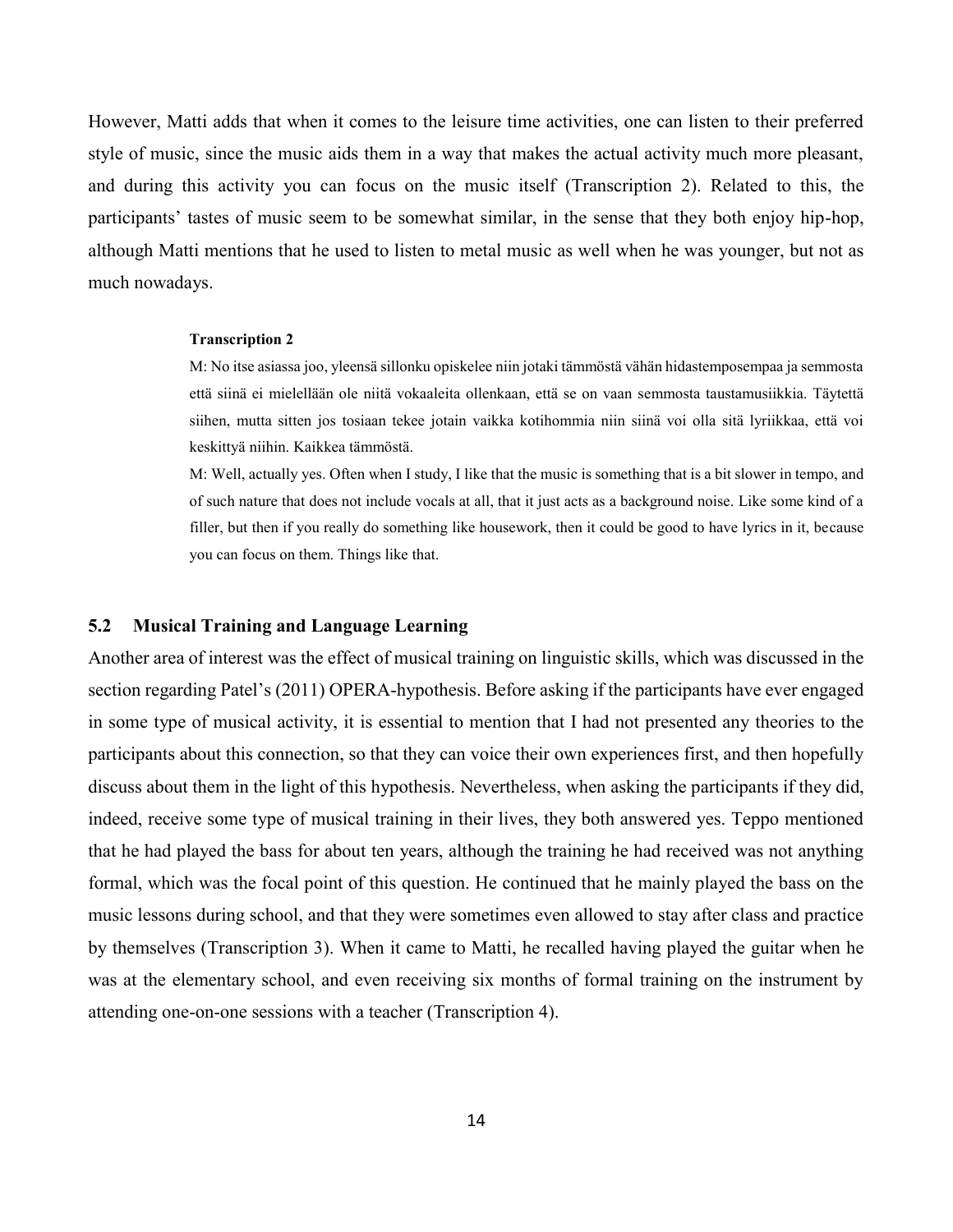### **Transcription 3 [3:54 – 4:51]**

T: Joo, mie tuota noin, mie olen soittanu bassokitaraa, tuota, elämäni aikana. Mie soitin sitä, alotin siis 2006, minä alotin, kuinkahan vanha mie sillon olin, kymmenen vuotta. Piti vähän laskea. Kymmenenvuotiaana aloin soittaa bassokitaraa, niinkö, koulussa. Koulussa soitin sitä, ja sitten kehitin sitä sen verran, että ostettiin oma mulle. […] Aina se on ollu siinä mukana, että, oon soittanu. Tietenki armeija ja yliopistoaikana, se on kyllä hiipunu. En tiiä osaisinko enää soittaa yhen mitään.

T: Yeah, well I, well, I've played the bass guitar throughout my life. I played it, I started playing it in 2006, how old was I back then? Ten years. Had to do a little bit counting there. I began playing as a ten-year-old, like, at school, and then developed so much that I got a bass guitar of my own. […] It has always been there, that I have always played. Of course, during the time I served in the Finnish Defense Forces and now that I am studying at a university, the playing has went down. I don't know if I could even play anymore at this point.

#### **Transcription 4 [5: 08 – 5:29]**

M: No mää soitin joskus ala-asteella vähän aikaa muka kitaraa, kävin tunneilla vissiin joku puoli vuotta, ehkä vähän pitempäänki. Opettelin sielä niitä sähkökitaralla jotain tiettyjä biisejä aina sielä sen äijän kanssa. Sitten sen jälkeen akustista yritin opetella jotain sointuja ja vähän soitella niitäki. Pari biisiä opettelin mutta mulla ei ikinä oikeastaan kärsivällisyys niinkö riittäny, niinkö, täydellä syventyä siihen.

M: Well, I played the guitar back in elementary school, took private lessons for about six months, maybe even longer than that. There I tried to learn certain songs on the electric guitar with the teacher. After that, I have played the acoustic guitar and tried to learn some chords and play them. I even learned a couple songs but I never really had the patience to, like, fully immerse and invest in playing.

Despite Matti receiving this formal type of musical education, neither his nor Teppo's linguistic prowess can be attributed to practicing an instrument, solely based on the fact that they both lacked in certain aspects related to the OPERA-hypothesis presented by Patel (2011): Teppo has played the bass for ten years, but the playing itself was not too intensive, and he had not received any formal education in addition to the school education, whereas Matti has but did not continue the one-on-one guitar sessions for longer than six months. These two aspects I mentioned were in a key position in Patel's theory, since musical training had to be somewhat challenging (the formal music training aspect) and something that should last for a prolonged period of time for it to carry out a meaningful effect on linguistic skills. In addition to this, as it turns out, neither of the participants really felt that there was a straightforward connection between their musical activity and language learning, at least when it came to a connection that was seemingly noticeable. However, they both admitted that music has helped them learn language indirectly, in the sense that they, for example, learned new vocabulary through song lyrics (Transcription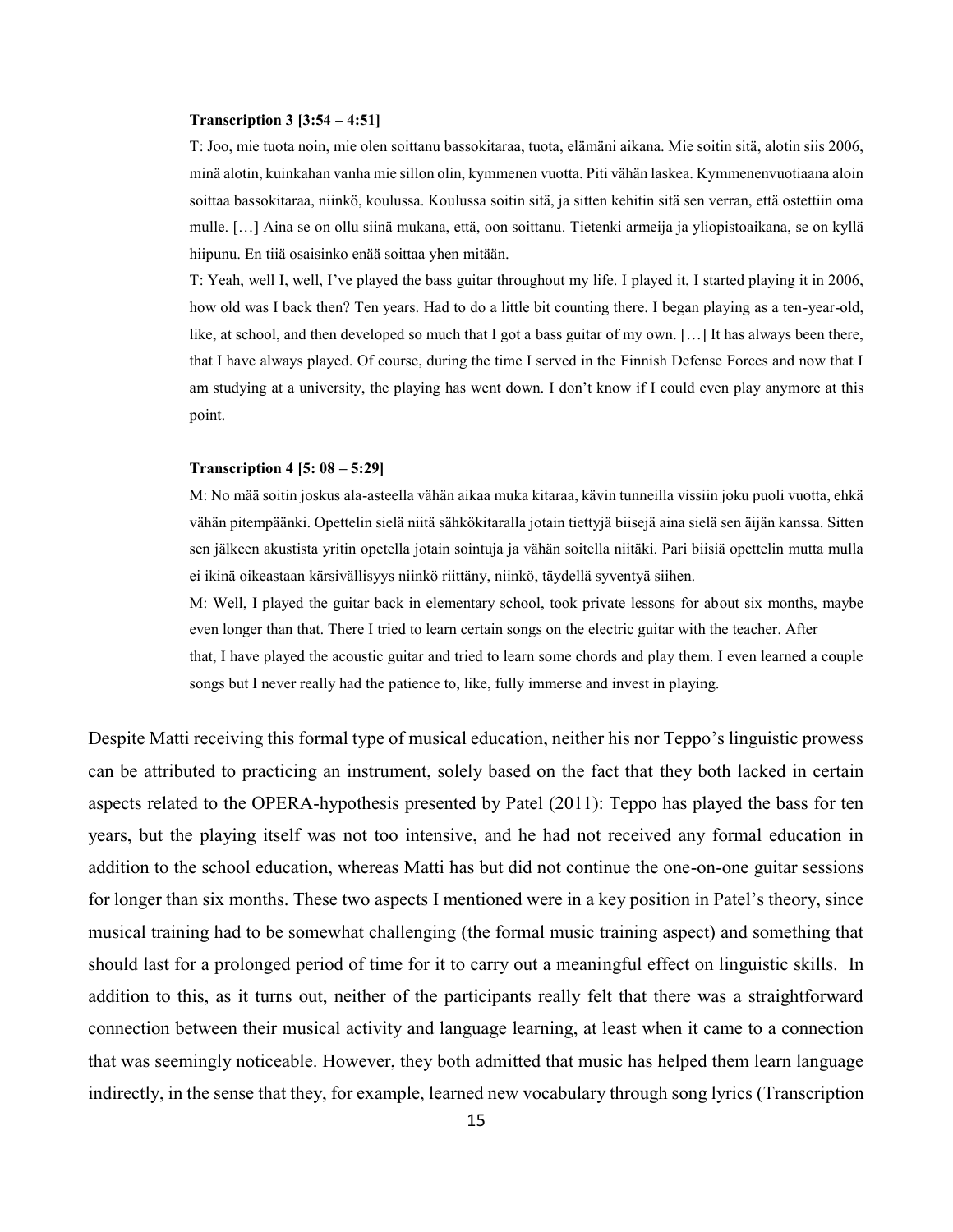5). This is, indeed, just one of the better known ways that music can aid the language learning process, since it can essentially happen to anyone listening to any type of music.

#### **Transcription 5 [8:58 – 9:46]**

M: Mä en tiiä välttämättä ainakaan omalla kohalla semmosta ihan täyttä suoraa yhteyttä. Mutta on siinä tavallaan se epäsuora yhteys, niinkö, kuunteli pienenä musiikkia ja uteliaana halus tietää että mitä nämä lyriikat meinaa täälä, jossaki Metallican biisissä vaikka. Niin sitä meni nettiin, ja tavallaan etti sen biisin sanat suomeksi. […] Niin kyllähän sieltä tietenki sanastoa tarttuu, mutta en mää oikeastaan tiiä suorasta yhteydestä. M: I don't necessarily know of any direct connection, at least for my part. But there exists the indirect connection, like, when you listened to music as a child and, since you were curious, you wanted to know what the lyrics meant in, for example, in some Metallica's song. So you went online and, kind of, looked up for the lyrics in Finnish. […] So yeah, you do gain new vocabulary from there, but I don't know about any direct connections.

T: Joo, en sinänsäkään ite niinkö välttämättä ois tienny tämmösestä niinkö, musiikista, niinkö opetusvälineenä tietenkään. Mutta tietenki niinkö tahattoman oppimisen kautta, että kaikki tämmönen kielikosketus, niin se on aina tahaton oppiminen mukana. Ja varsinkin jos käyttää, kuluttaa paljon musiikkimediaa, niin siinähän sitä tulee.

T: Yeah, I wouldn't say that I necessarily knew about music, like, as a, like, way of teaching. But, of course, learning unintentionally [with music], like, everything that includes language in it, there's always unintentional learning involved. Especially if you use and consume a lot of music, then you experience a lot of it [unintentional learning].

# <span id="page-16-0"></span>**5.3 The Effect of Lyrics on Learning**

As was previously touched upon in this section, the different styles of music have an effect on how well music helps them in an activity. Both participants mainly listened to music in which the focus is on lyrical aspects, and these lyrical aspects oftentimes revolve around some type of themes that are affiliated with real-life themes, at least more than in other genres of music such as, for instance, heavy metal, where the lyrics may usually focus on more abstract or fictional themes. This may, according to Matti (Transcription 6), make the lyrics easier to comprehend, because of the realism that they offer, thus resulting in more enjoyment in the process of listening to music, and possibly learning new vocabulary, which was something they both admitted having experienced in the previous paragraph. However, with myself being an avid listener of metal music, I pointed out that these realistic lyrics can also be found in metal music, using Metallica's 1988 album *…and Justice For All* as an example. In this metal album, the focus of the lyrics largely discussed the themes related to the society of America. While the language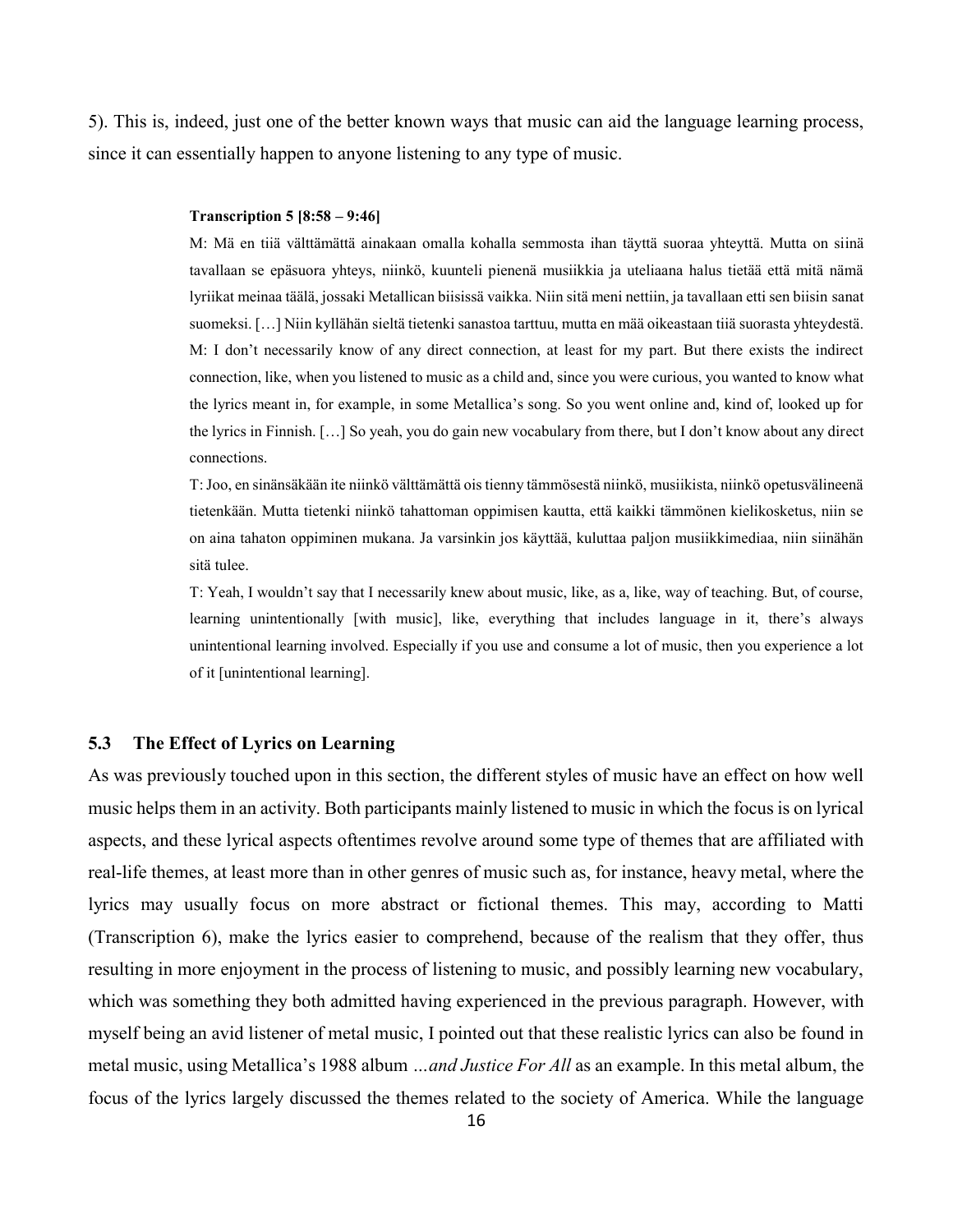and lyrics revolving around their style of music, hip-hop and rap, may be realistic, it can make the listener encounter styles of a language that may be considered as "flawed", such as, for example, in English where one can encounter different types of slang words or different dialects, that may in turn lead the listener to acquiring a better sense of hearing and understanding the auditory processes related to producing sound and speech (Transcription 7).

#### **Transcription 6 [11:45 – 12:05]**

M: No, ite oon hahmottanu sitä ehkä tälleen, että metallimusiikin lyriikat on yleensä semmosia eeppisiä ja semmosia, ei niinkö reaalimaailmaan sidottuja, vähän tämmösiä tarinoita tavallaan. Mutta sitten räpmusiikissa on tavallaan niitä hahmoja ja ikoneita, niinku joku Eazy-E ja Ice Cube. Ne kertoo tavallaan omasta elämästään, jakaa sielä sitä tietoa niin ne lyriikat tavallaan ehkä kiinnostaa silleen enemmän uteliasta ihmistä.

M: Well, the way I have personally seen this is that in metal music, the lyrics are often kind of "epic" and such, not like too real in a sense, they're kind of like stories. But then, in rap music, there's kind of like characters or icons, people like Eazy-E and Ice Cube. They often kind of tell about their own life, and share information about that so the lyrics may be more interesting for a curious person then.

### **Transcription 7 [10:43 – 11:06]**

T: Niinkö rap-musiikissa, ei välttämättä tule just sitä kirjakieltä, että on tosi paljon slangia, ja semmosta niinkö, ns. niinku "viallista" englantia. Että sitä niinku ei välttämättä kannata sinänsä niinku yrittää opetella puhumaan sillä lailla. Mutta sitten niinku sitä kumminki tulee semmosta että jos niinku ymmärtää sitä, niin sitten se antaa niinkö valmiutta myös niinku kuullun ymmärtämiseen.

T: Like, in rap-music, there is not necessarily standard language, that there is a lot of slang, and, like, "flawed" English. That you would not necessarily want to, like, learn how to speak that way. But then, like, you get like, if you understand it, then it gives you readiness in understanding regarding hearing skills.

This is an interesting point to consider, since a large portion of the theoretical background was based on the connection that these auditory processes and language producing have (Kraus  $\&$  Slater, 2016), and how they can be honed and trained through musical activities (Patel, 2011). Perhaps the sufficient amount of enhancing these skills can be merely listening to a type of music that produces language that is more challenging to comprehend.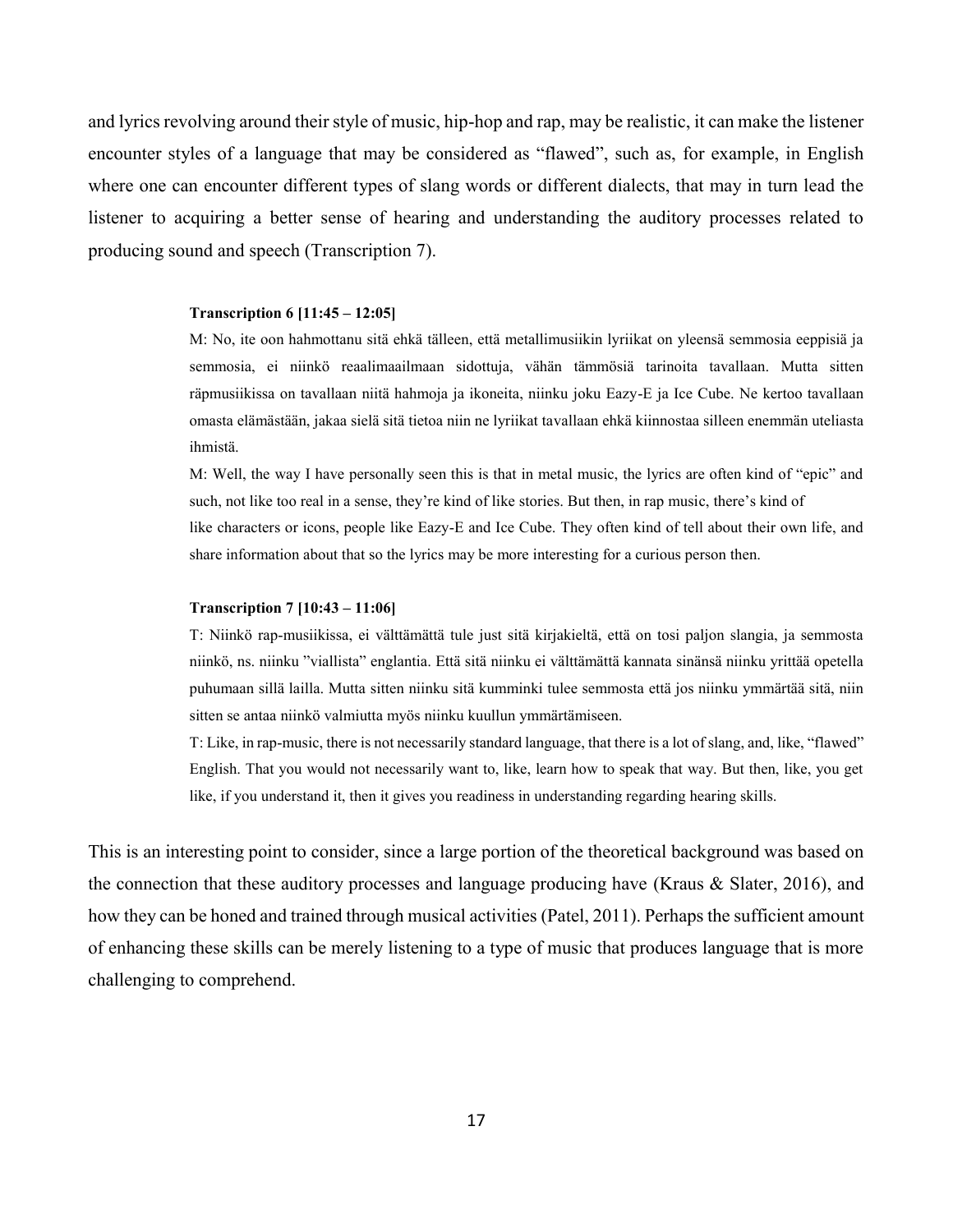# <span id="page-18-0"></span>**5.4 Music, Language Learning and School Education**

After discussing about the participants' taste of music rather thoroughly, we moved on to addressing the educational point of views that are one of the focal points in this thesis. Overall, they thought that music has had a sufficient amount of appearances during other school classes, especially English. Learning through the way of using a song was applied during some lessons, at least according to Matti, who pointed out that they had a teacher who enjoyed using music as a resource through which they learned new vocabulary related to the themes they processed during said classes. For instance, he mentioned having had a lesson, in which the teacher made the pupils come up with new lyrics for a well-known song, using vocabulary they had encountered during this lesson. All this helped the pupils remember this new vocabulary much better, probably because of how they were actually able to put the words into use themselves through implementing them into an already known song. This is exactly what Legg's (2009) study also pointed out, that learning and memorizing vocabulary through a song provides better results. (Transcription 8).

### **Transcription 8 [13:01 – 13:27]**

M: Minusta koulussa on just ollu aika paljon tuommosta laulujen kautta opiskelua, varsinki englannin tunneilla. Meillä oli semmonen opettaja, joka tykkäs niinkö, käyttää musiikkia paljon ja tavallaan niinkö muistisääntöinä. Tutun biisin tahtiin jotaki uusia sanotuksia sinne tai sitte sillä oli semmosia aukkotehtäviä, niinkö jonku biisin sanoja piti kuunnella ja kirjata sinne ylös että mitä kuulit tässä, niin nehän on tavallaan tietoisesti käytetty musiikkia kielen opetukseen.

M: In my opinion, at schools, there has been quite a lot of studying through songs, especially on English lessons. We had a teacher who like to, like, use music a lot, and kind of as a tool to memorize. Like, new lyrics for an already known song, or exercises in which we had to listen to a song's lyrics and then write down what you heard and where, so that is kind of conscious learning through music.

Additionally, as was proved by Legg (2009*)*, the use of music in a classroom situation provides the pupils a fun and interactive way of memorising the topics of a lesson and offers better results by doing this. Furthermore, Matti mentions that because the teacher was interested in music himself, it was a viable way for him to express his own personal interests and aptitude during these lessons. It is entirely up to the teacher to decide how exactly their lessons play out, and what types of methods they use in order to provoke learning in the pupils (Transcription 9). This is another way of how the new core curriculum (2016) describes both teaching and learning processes, in the sense that they should not be restrained into the typical classroom setup, but break the boundaries and consider the learning that occurs naturally outside of school environment. All this can be achieved even within this traditional classroom setup by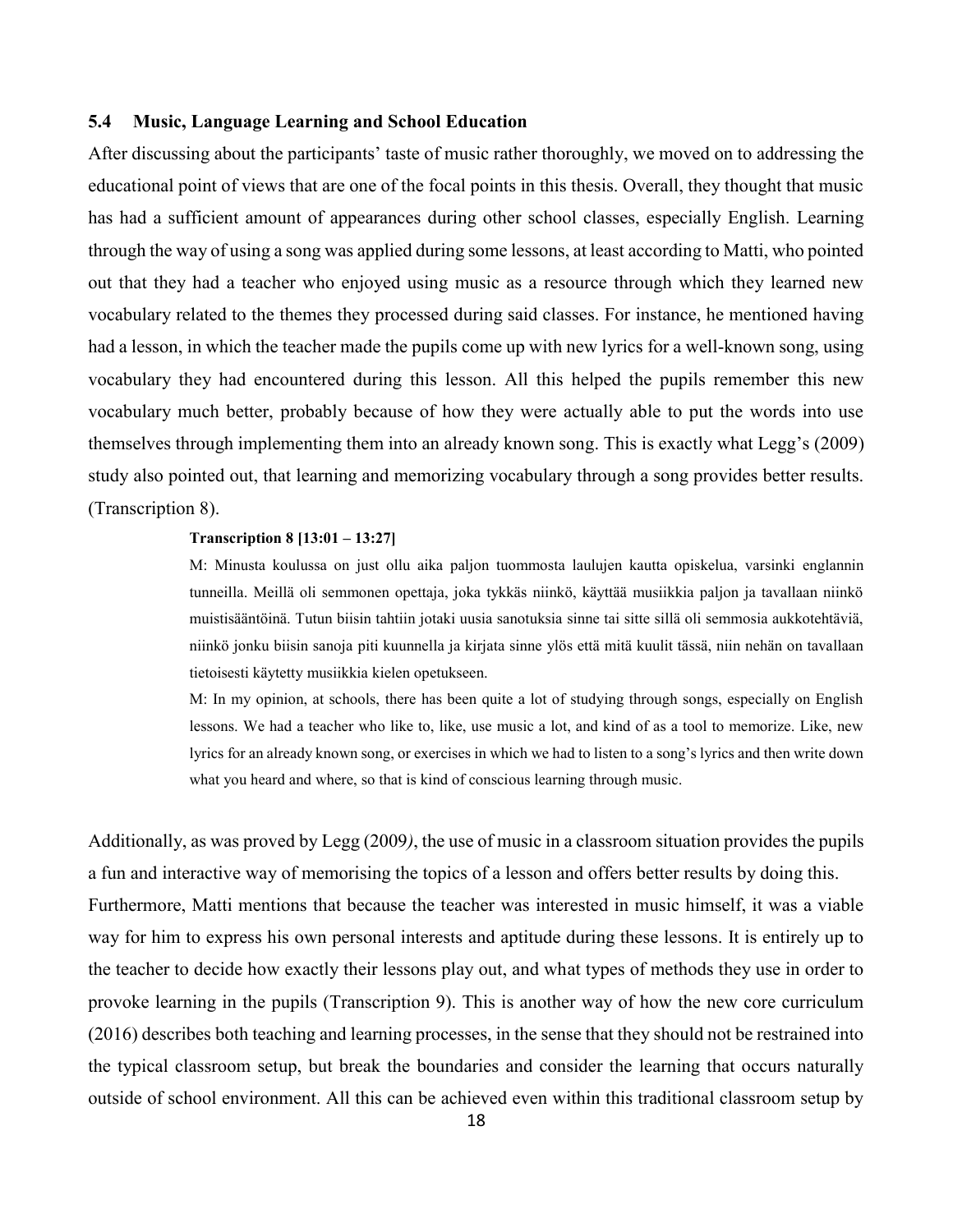using multimodal methods, such as, for instance, games and music. However, as was already mentioned, it is entirely up to the teacher to decide which kinds of methods to implement and how to carry out the teaching itself.

### **Transcription 9 [15:39 – 15:55]**

M: Se varmaan vaan riippuu just paljon siitä opettajasta, ja sen omista mielenkiinnonkohteista, että jotkut tykkää tietenki käyttää enemmän ku toiset. Ja siinä on paljon kyllä varaa siihen luovuuteen ja varmaan se myös innostaa joitain oppilaita, niinkö enemmän, jokka on kiinnostuneita siitä.

M: Well, it probably depends a lot on the teacher and their own personal interests in things, that some teachers probably like to use it [music] more than other. And there is a lot of freedom of creativity

regarding teaching, and it probably inspires some pupils, like more, like those who are interested in it [music].

Teppo had similar views to Matti about the utilization of music in other subjects. Neither of them had used music consciously to learn outside the traditional classroom setup, but, in their opinion, that does not necessarily mean that no one else has. Teppo also mentioned that he will be a substitute teacher for English at a nearby elementary school in the coming weeks, for which he had a lesson plan prepared by the original teacher. Within this plan, music was taken into account in one of the lessons as a way of teaching and motivating the pupils: they will have a "record panel" where the pupils get to present songs that they like to other pupils, who in turn, evaluate and rate these songs however they like. Naturally, since this will be an English lesson, the music that will be brought in by the pupils should be in English. Overall, this phenomenon of organizing a lesson that is somewhat based on musical aspects is a way of teaching that is great, since it often motivates the pupils in the sense that it is fun to show others what type of music you are into and also evaluate others' songs. Additionally, as Teppo mentioned, the focal point of all this seems to be that the pupils will be exposed to somewhat naturally occurring language, with the idea being that they will learn without even realizing (Transcription 10). The element of having fun and actual usefulness out of language while learning must be an aspect to take into consideration in the coming years regarding teaching, and ways of achieving this are not limited: music acts only as one possible resource, and as Matti previously mentioned, it is always up to the teacher to decide how exactly they will take advantage of these resources, if at all.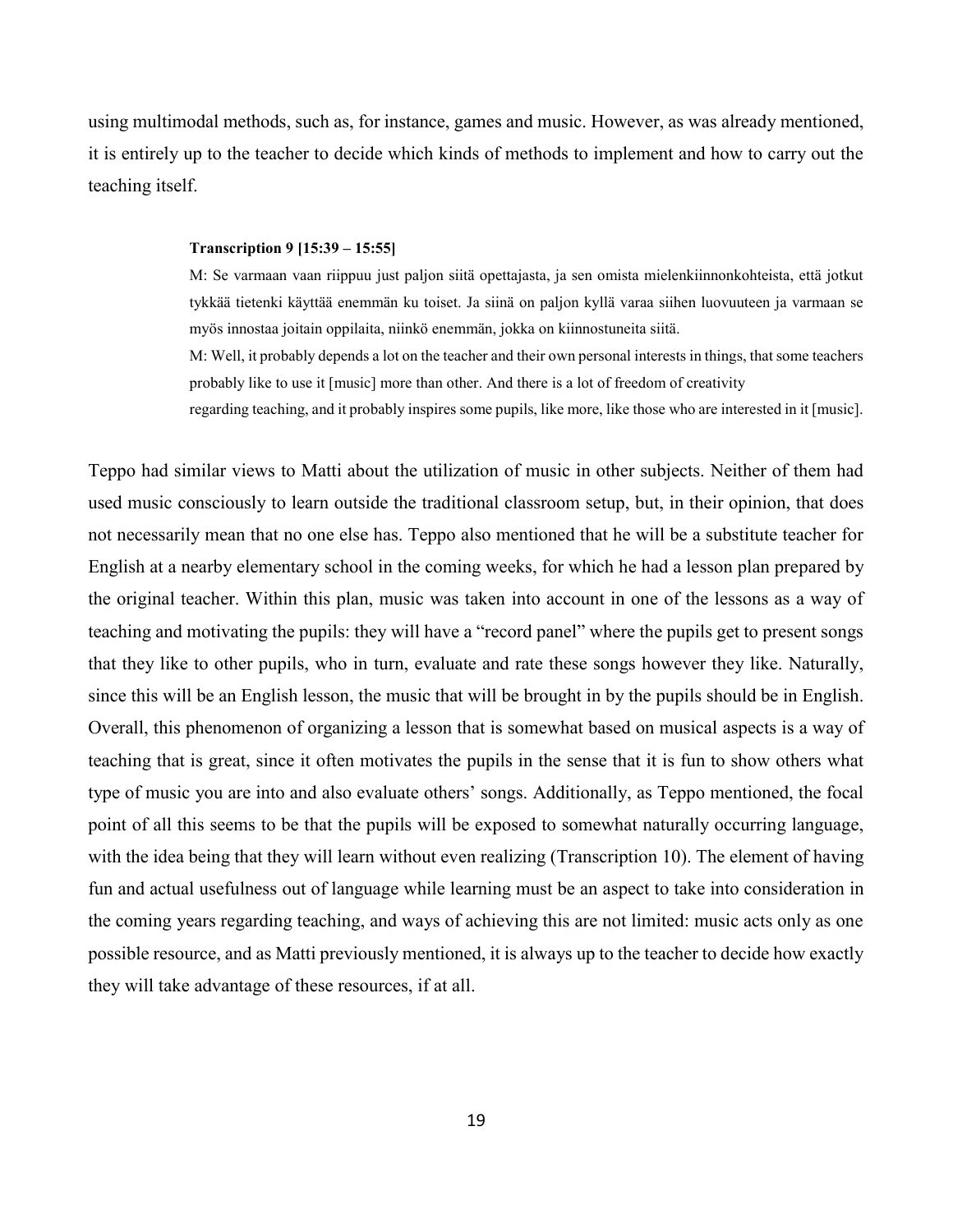### **Transcription 10 [16:47 – 17:15]**

T: Tässä tulen siirtymään kohtapuoliin sijaistamaan Englannin kielen opettajana, nii mulle annettiin tuo, niinkö, tuo käytännössä tarjonta että mitä pittää tehä. Ni mulla- kahella tunnilla mie vedän levyraatia sielä, ja sitte lapset saa siellä tuota niinkö ehottaa biisejä, englanninkielisiä biisejä, että mitä kuunnellaan, ja sitten ne niinkö arvioiaan. En tiiä sitten, että- varmasti niinkö seki kielialtistus ja tämmönen, ni se tukee sitä oppimista. T: I will soon become a substitute teacher for English at a nearby school, and I was given a, like, a guide to how I should teach and what to do. So I had- on two lessons, we have a record panel, in which the pupils can suggest songs in English for us to listen to, and then, like, review them. I don't know that- like, I'm sure even that amount of exposure to the language, and stuff like that, will support learning.

Furthermore, to add to what was discussed in the previous paragraph, when we discussed about how the participants viewed the role of music as its own subject at schools, they thought that the fact that it still is being taught is good. According to Teppo, music offers motivation, as was noted in the previous paragraph, and when one plays an instrument during, for instance, school lessons, it enables them to actually do something physically with their skills, as opposed to some more theory-based subjects, such as mathematics. (Transcription 11) Naturally, music is an important resource in its own right, since it creates this type of opposition to these theory-based subjects, as do nearly all arts-based subjects. According to Teppo, they do not necessarily offer anything substantial directly to other subjects but are still equally important because of this distinction. (Transcription 12)

### **Transcription 11 [19:50 – 20:32]**

T: Minusta se on ihan hyvä olla tämmönen asia kumminki, koska, niinku sitä voipi verrata, että ku yläasteellaki vielä opiskellaan puukäsityötä, sitte tekstiilikäsityötä, tämmöstä, kuvaamataitoa. Niin musiikki on niinku, yhtälailla menee siihen kädentaitoihin ja niinku osaamiseen ja tämmöseen niinku käsillä tekemiseen ja osaamiseen. [..] Ja varmasti niinku semmosella, niinku esimerkiksi jonku instrumentin soittamisella, niin sillä on, uskoisin niinku ainakin omalla kohallani, että on semmosia niinku vaikutuksia, että niinku se tukee sitä muuta osaamista ja tämmöstä.

T: I think it [music] is a good thing to have, since, like, you can compare it to, like, at upper comprehensive schools you still learn handicraft, then textile handicraft, stuff like this, arts. So music is kind of, goes into the category of doing with your hands and stuff like that, like doing stuff with your hands. […] And I'm sure that, like, for example, playing an instrument has, at least I believe that on my part it has had, like, an effect on stuff, it, like, supports other activities.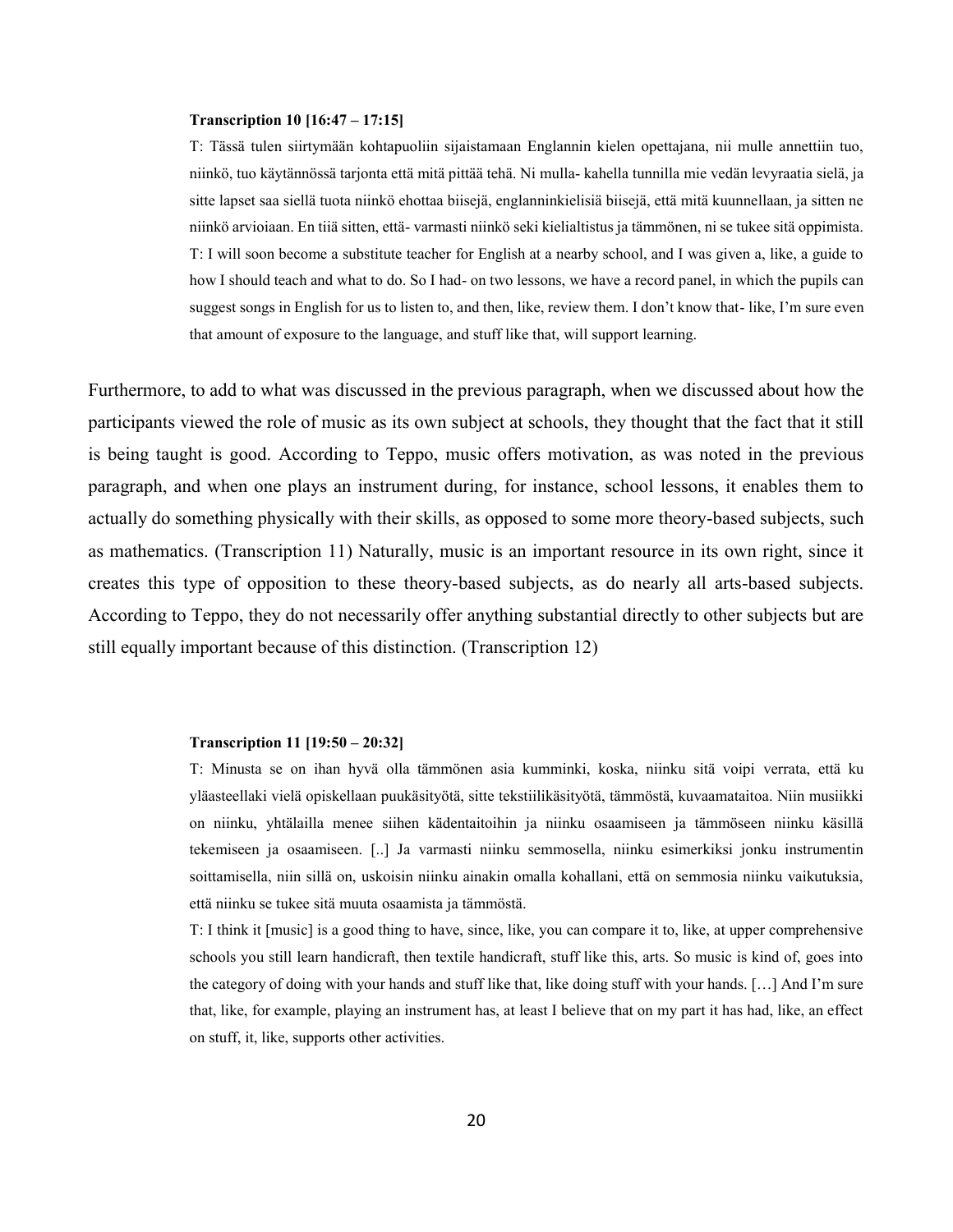### **Transcription 12 [22:01 – 22:35]**

T: Se ei välttämättä ole annettavaa, niinku musiikilla, oppiaineella, mutta sitte se ei ole mitenkään niinkö huono asia, koska sehän musiikki itessääkin on niinkö semmonen itseisarvo, että, niinku just puhuttiin, että se on osa näitä taideaineita ja kulttuuria. Niin tuota, seki on ihan tärkeä opetella. […] Vähän niinku rytmitajua tuopi elämään, niin seki on yks juttu

T: Necessarily, it does not have something to give, like music, as a school subject, but then again, it is not a bad thing, because music itself is, like, a subject itself that, like we just discussed, that it is a part of art subjects and culture. So it is important to study. […] If it even brings a small amount of sense of rhythm into your life, then that's one thing

As a part of discussing this theme, I presented that some places in the world, such as the UK, have an ongoing debate as to whether music is actually useful to teach in schools. Per these views, it is thought of as an unnecessary subject to teach that only takes time away from other, more important subjects, all the while not benefitting them in any way. Matti wondered as to why they would think music, or any arts-based subject this way, since there is no actual way of putting subjects into an order simply based on some characteristic, since they all are so different and subjective. For some people, music can be just as important subject at schools as, say, mathematics, since people do tend to obtain careers also in music. (Transcription 13) Moreover, Matti points out that because of everything being subjective, some subjects work better for other people, because of their personal preferences, which is exactly why it is necessary to have different types of subjects available. Pertaining to this, not only are people's preferences different and unique regarding favourite subjects, it is important to consider, once again, the different teaching methods that were already discussed: they, too, are subjective to people's preferences which is exactly why they should be discussed and taken into consideration in both teaching and learning environments.

#### **Transcription 13 [20:48 – 21:40]**

M: Itehän mietin sitä, että eikö koulun tehtävä just ole tavallaan luoda pohja yleissivistykselle, esitellä kaikkea mitä siihen kuuluu, kulttuuri ja muun muassa musiikki. Kyllähän tietenki musiikin esittäminen on tärkeä osa sitä, ja millä tavalla voi niinkö määrittää, että joku toinen aine on tärkeämpi ku musiikki? Että jollekkihan se on tietenki, mutta ei, ei kaikille. […] Kyllähän taideaineetkin voi tarjota jollekki työn ja olla tavallaan yhtä arvokkaita ku joillekki insinööreille on matikka, siis sehän on ihan subjektiivinen homma.

M: I was wondering that, isn't it the school job to, kind of, create a foundation for general education, present all the aspects that belong to it, like culture and music. Of course, presenting music as a subject is an important aspect of it, and in what way could you even define that one subject is better than music? For some people, it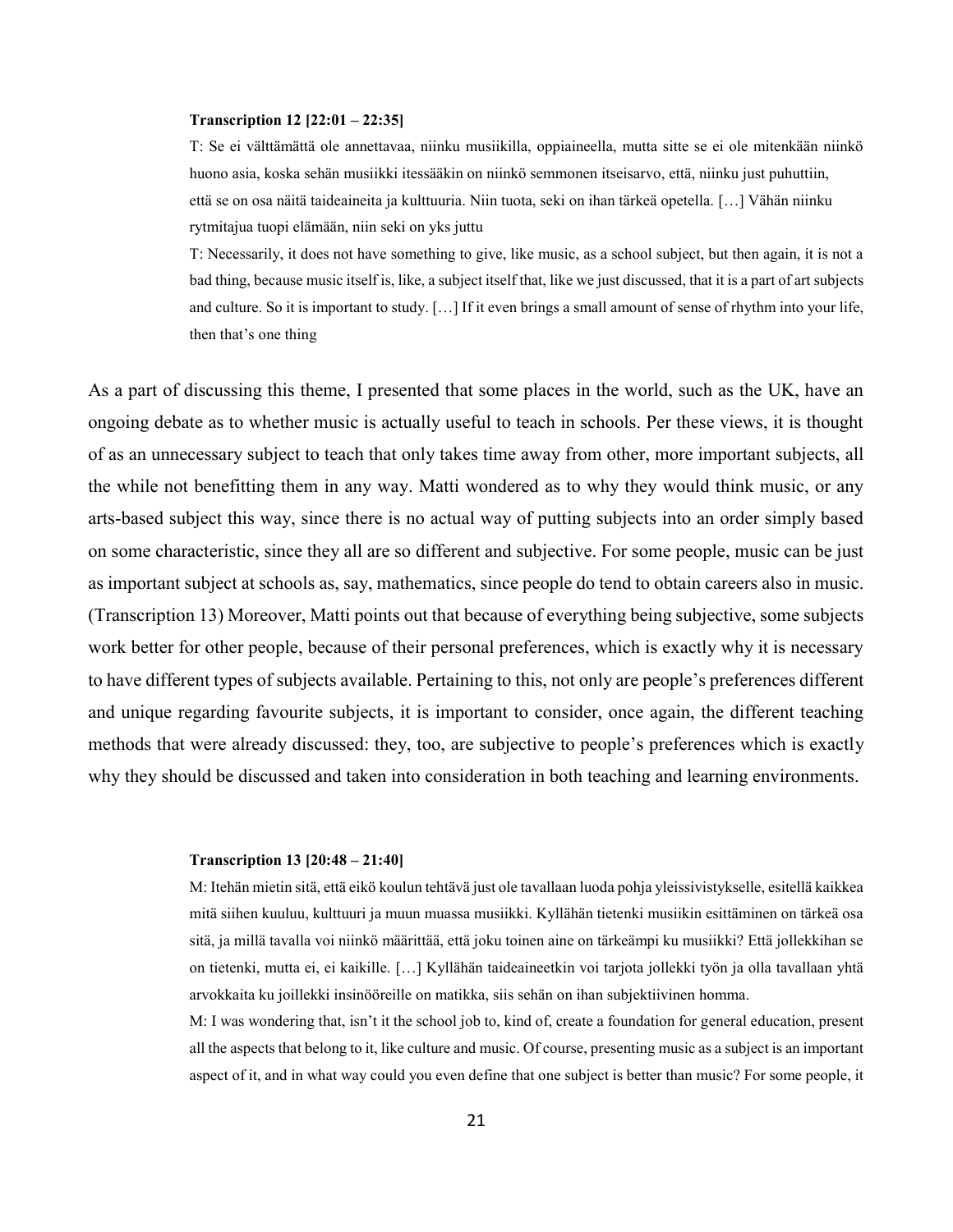may be but not- not to all. […] And arts-based subjects can offer some people a job and, kind of, be equally important for them, like mathematics is to an engineer, like, it is completely subjective.

### <span id="page-22-0"></span>**5.5 A Real-life Example of Benefits of Music**

As a final part of the actual discussion, I asked the participants whether they had any other questions towards me, or some other notions they would like to present regarding the themes we just discussed. Teppo had one interesting practical example of how musical proficiency has affected his normal, everyday life. (Transcription 14) Although this example has nothing to do with the linguistic aspects of this thesis, I felt that it would be important to go through it nonetheless, since it offers a way of showing how music can benefit in contexts that are usually somewhat unrelated to them. The benefit in question for Teppo was that music has helped him develop good sense of rhythm, which is a key aspect of playing an instrument. In order to make a song sound good, or played through properly, sense of rhythm has to be had so that it does not sound out of order. Teppo's enhanced sense of rhythm emerged in a context that one would not expect at first, namely in the Finnish Defense Forces, where he was fulfilling his national duties as a Finnish male. One key aspect there was marching as a unit, to a certain tempo and rhythm, since it is a simple and an effective way of moving even a great amount of people. Naturally, Teppo had an easy time learning the timing of the steps, given his advanced sense of rhythm, but what made him realize this was following his childhood friends' attempts in doing so, who was serving in the army at the same time: this friend had no previous experience in music in any way other than listening to it, and he was quite bad at marching, ultimately never learning the proper way of doing so. After thinking about as to why this is, Teppo attributed his own marching skills solely on the fact that he had previously played an instrument that required a certain sense of rhythm. This is an exact way of how music and aspects related to it can convert into reality in some other, unrelated contexts. Therefore, it is not far-fetched to think that music and language learning would have mutual benefits that were showcased here, given how they both share similar traits and physical aspects, as was previously pointed out in this thesis.

### **Transcription 14 [23:23 – 24:16]**

T: Mieki niinku instrumenttia oon soittanu ja, niinku, yli kymmenen vuotta, ni sitte tuota siinä ajassa niinku, voin sanoa, että oon oppinu ihan hyvän rytmitajun ja tällä lailla. Niin se tuli niinku ilmi siinä, että mulla oli tuota yks kaveri, joka ei oo soittanu ikinä mitään, ja sitte, voin sanoa, että niinku hänellä rytmitaju on aika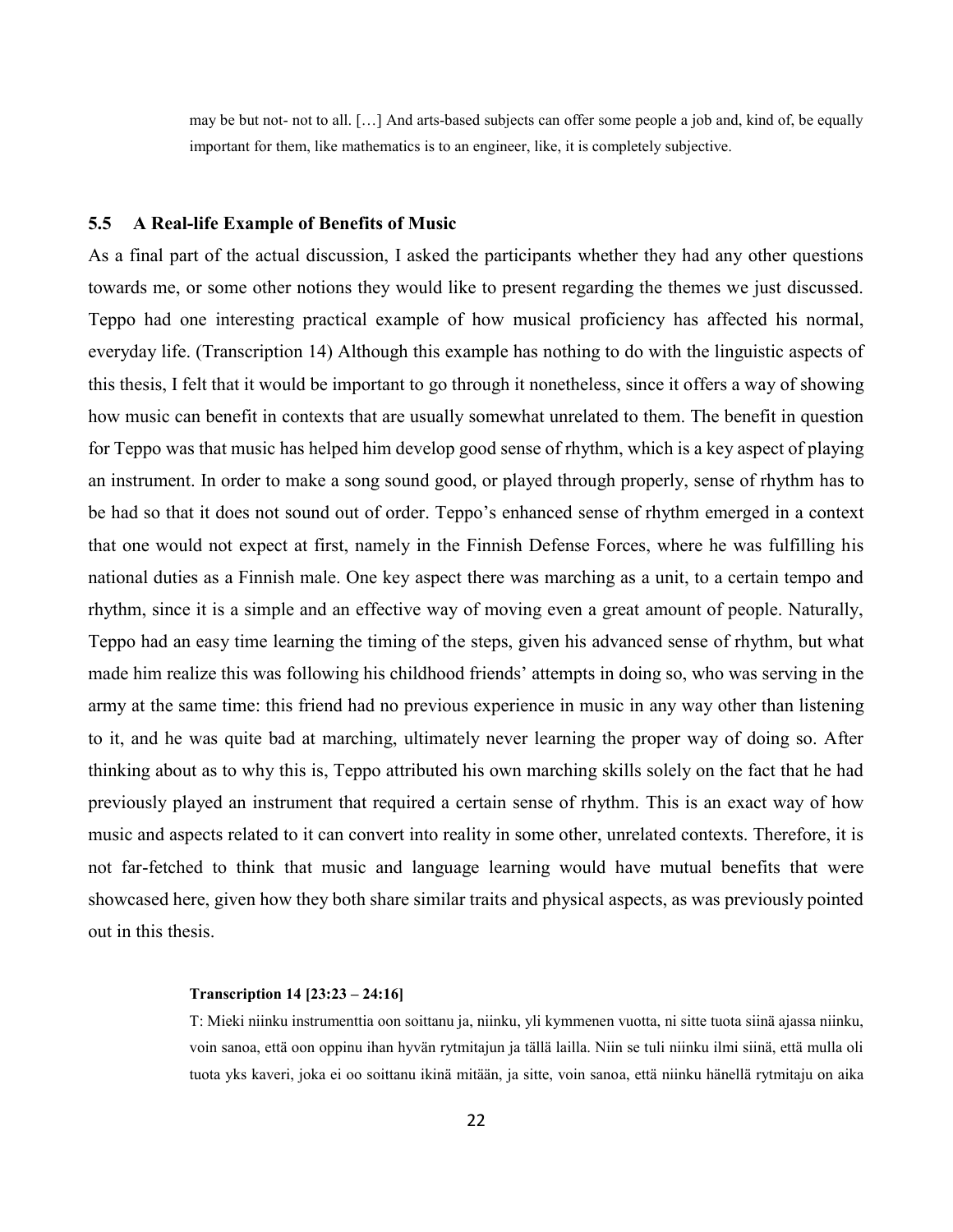minimaalinen. Sittenku mentiin tuota- siirryttiin valtion palveluksiin, armeijan leipiin, niin sitten tuota, siellä lähettiin, tuota, siis, tahtimarssia opettelemaan, että kaikki marssii tahdissa ja tuota. […] Ystäväni tässä, hyvä kaverini, ei koskaan kuuden kuukauden aikana oppinut marssimaan tahdissa, se meni aina jollaki tasolla huti. Mutta mulle se niinku tuli ihan, siis, niinku käytännössä luonnostaan.

T: Like, I have played an instrument and, for like, over ten years, and then in that time, like, I can say that I have obtained a good sense of rhythm and stuff. So it surfaced when, I had a friend who has never played any instruments, and then, I can say that, like, his sense of rhythm was quite minimal. Then, when we enrolled in the army, then we started to, uh, like, learn how to march in rhythm, that all march at the same time in unison and like. […] So my friends here, a good friend of mine, never, during his six months of service, never learned how to march to the rhythm, he always failed at some point. But to me, it was, like, it was practically natural thing to do.

As a conclusion to this segment, it can be said that the views regarding the use of music in activities related to both studying and everyday activities remain positive, at least from the perspective of the participants. For them, music is a natural way of improving the quality of life, at least in terms of them carrying out tasks that without music could be quite dull. But, as was discussed rather thoroughly, the pros of music are not only limited to making boring aspects of life fun: one can improve, for example, the auditory processes related to producing language simply through listening to music or playing an instrument, with the latter having a somewhat direct connection towards better hearing of distinct sounds of a language. Although the participants did not necessarily experience language learning directly through music, or strive to do so by any means, it does not mean that improving in linguistic prowess does not happen. In fact, music and musical training should be thought of as a method that enhances the certain processes discreetly and indirectly: one should most likely not rely too much solely on using music as a way of learning, but instead use it as a method of improving something that is already there, hence the term enhancing. As was disclosed in this interview session, and this thesis, the multimodal ways of teaching and learning according to the National Core Curriculum were put into some type of action already when the participants were pupils themselves. This was achieved using the method of memorising vocabulary through musical activities, which was also the key aspect in Legg's (2009) study.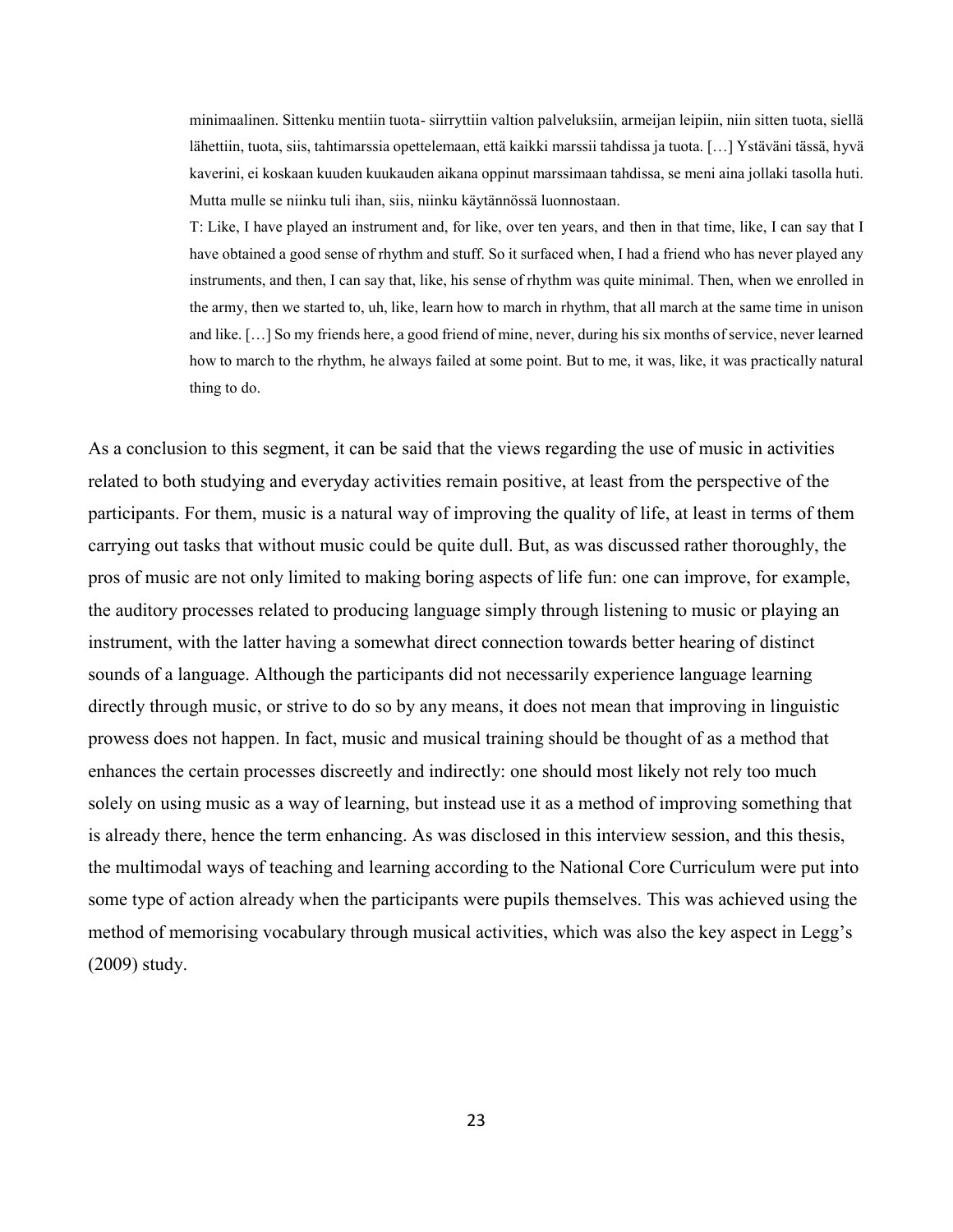# <span id="page-24-0"></span>**6 Discussion**

First of all, the participants handled the interview well, and the questions provoked a certain type of discussion that was wanted and needed for this study, although more discussion would have been convenient, but the needed material was there. Moreover, regarding the questions, they could have been more "theory-based" in the sense that they would have been far easier to implement in to the theoretical framework that was gathered, but overall, I felt that they were enough for me to make observations and conclusions on. Showcasing too much theory to the participants might hinder the ethical concerns in this study, since the aim of the study was to particularly map out the different views and opinions that the participants had regarding the issues and themes that were presented to them. Should they be exposed to an extensive amount of theory during the discussion, it could have made their answers biased.

To conclude, the questions posed at the beginning of this thesis regarding the views and opinions of two students of English Philology were answered. Firstly, it was important to try and map out the ways in which future language teachers view the role of music in both their personal lives, and whether they thought it had impacted their language skills in any way. As it turned out, both of the participants felt that music did indeed affect their linguistic ability, although they felt that the connection of these two aspects were not entirely straightforward: on one side, they learnt plenty of new vocabulary through listening songs in a foreign language, but remarked that they had not noticed that playing an instrument had any meaningful effect. That is not to say that it did not help transfer some type of relevant knowledge between them, as was evident from the example regarding the sense of rhythm, but it is highly unlikely that the musical training they had had was of that nature that would have helped them in learning the majority of their linguistic skills.

Moreover, since the pedagogical themes that emerged from the Finnish National Core Curriculum (2014, Finnish National Board of Education) regarding language teaching are still very relevant, it was essential to try and figure out what type of a role could music play in said teaching, and if there was any actual style of properly implement music and other multimodal ways into school curriculums. It was apparent that both participants viewed that some amount of music was implemented into the traditional school teaching, although it was somewhat lacking when they were pupils in the upper-secondary school in the early 2010s. The key idea from this was that it is largely up to the teachers themselves to create a plan on how to conduct their teaching, and what types of methods they use. Therefore, music could act as one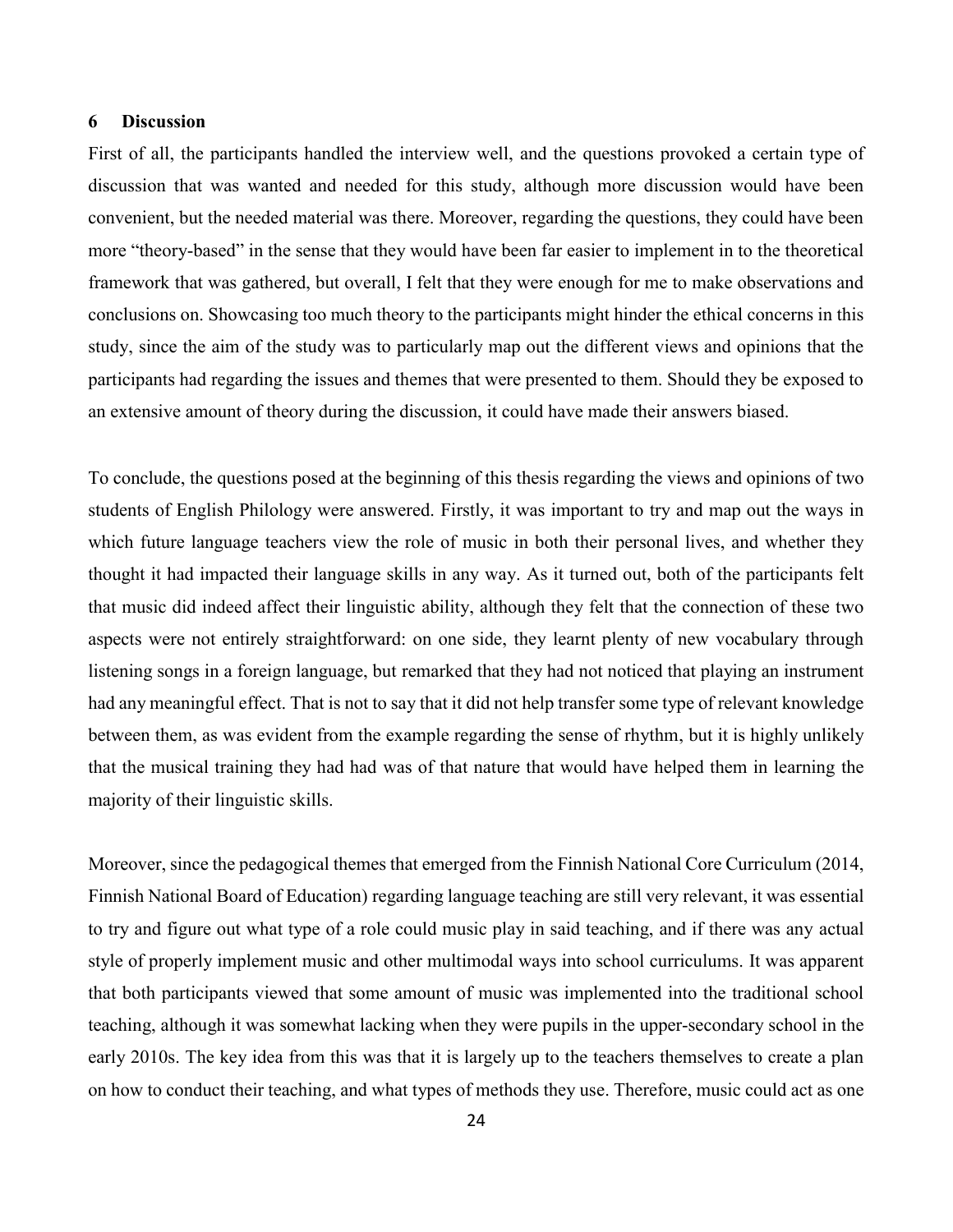method to utilize in said teaching, since, as was pointed out before, it offers both fun and activating way to study, while motivating the pupils to learn, possibly even without them realizing it. Additionally, since the learning processes that take place outside the classroom should be taken more into consideration, perhaps music could be utilized even there, given how it has plenty of ways of teaching, ranging from actually playing an instrument to merely listening to music that involves lyrics.

What does this thesis have to offer for the future? Besides these points that were already discussed, it offers valuable information as to what future English teachers' opinions are regarding the National Core Curriculum and its guidelines, and how they view activities other than school, such as music, have affected their own linguistic skills. However, this thesis could be more expanded, in the sense that actual practical methods related to music and language teaching together could have been thought over by the participants, but it is understandable that such themes did not emerge in this thesis too overtly, since the interview itself was more of a discussion, rather than one that seeks practical answers through closeended questions. But, perhaps, in the future, some other study will attempt to answer questions related to this.

As teachers, we should constantly be judging and evaluating ourselves and our teaching methods so that we can develop professionally and provide the best environment for pupils to learn and achieve things on their own. This environment, then, includes not only the traditional classroom setup that we are all acquainted with, but also the learning processes that take outside this classroom, and sometimes out of the context of learning itself. Music can act as one such way in which the learning process becomes a background process that is achieved through doing something that may be unrelated to the subject which it benefits. Moreover, as was evident, the participants had this same opinion about teaching and learning, and that they saw music as an, if not integral, then important piece of the puzzle that is education: it offers methods of teaching that, in the right hands, improve the quality of learning considerably. And, as teaching itself is a subjective process in which the teacher is responsible for producing their lessons in the manner of their choosing, mapping out the views that future teachers have regarding these ways is extremely crucial.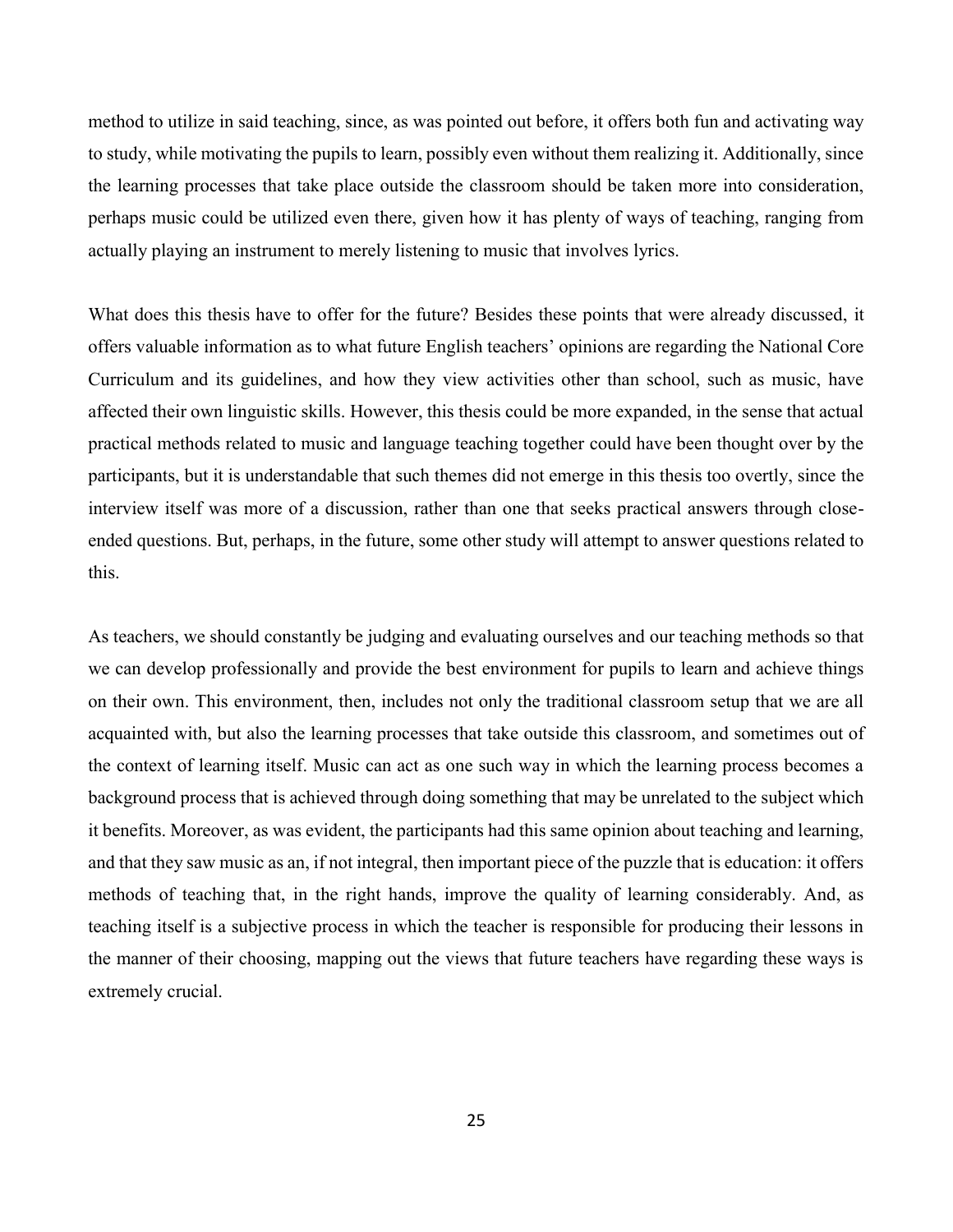# <span id="page-26-0"></span>**References**

Hallam, S. (2017). The Impact of Making Music on Aural Perception and Language Skills: A Research Synthesis. *London Review of Education*, 15(3), 397–406.

Kang, H., & Williamson, V. (2014). Background music can aid second language learning. *Psychology of Music*, 42(5), 728–747.

Krashen, S. (1982) *Principles and Practice in Second Language Acquisition*. University of Southern California. Retrieved from [http://www.sdkrashen.com/content/books/principles\\_and\\_practice.pdf](http://www.sdkrashen.com/content/books/principles_and_practice.pdf)

Kraus, N., & Slater, J. (2016). Beyond Words: How Humans Communicate Through Sound. *Annual Review of Psychology*, 67(1), 83–103.

Legg, R. (2009). Using music to accelerate language learning: an experimental study. *Research in Education*, 82(1), 1–12.

Metallica. (1988) …*and Justice For All.* Elektra Records.

Opetushallitus. (2014) National Core Curriculum for Basic Education. Finnish National Board of Education.

Patel, A. D. (2011). Why does musical training benefit the neural encoding of speech? A new hypothesis. *The Journal of the Acoustical Society of America*, 130(4), 2398.

Patel, A. D. (2012). The OPERA hypothesis: assumptions and clarifications. *Annals of the New York Academy of Sciences*, 1252(1), 124–128.

Schriffin, D; Tannen, D; Hamilton, H. 2015. *The Handbook of Discourse Analysis*. Wiley Blackwell. Second Edition.

Talja, S. (1999). Analyzing qualitative interview data: the discourse analytic method. *Library & Information Science Research*, 21(4), 459–477.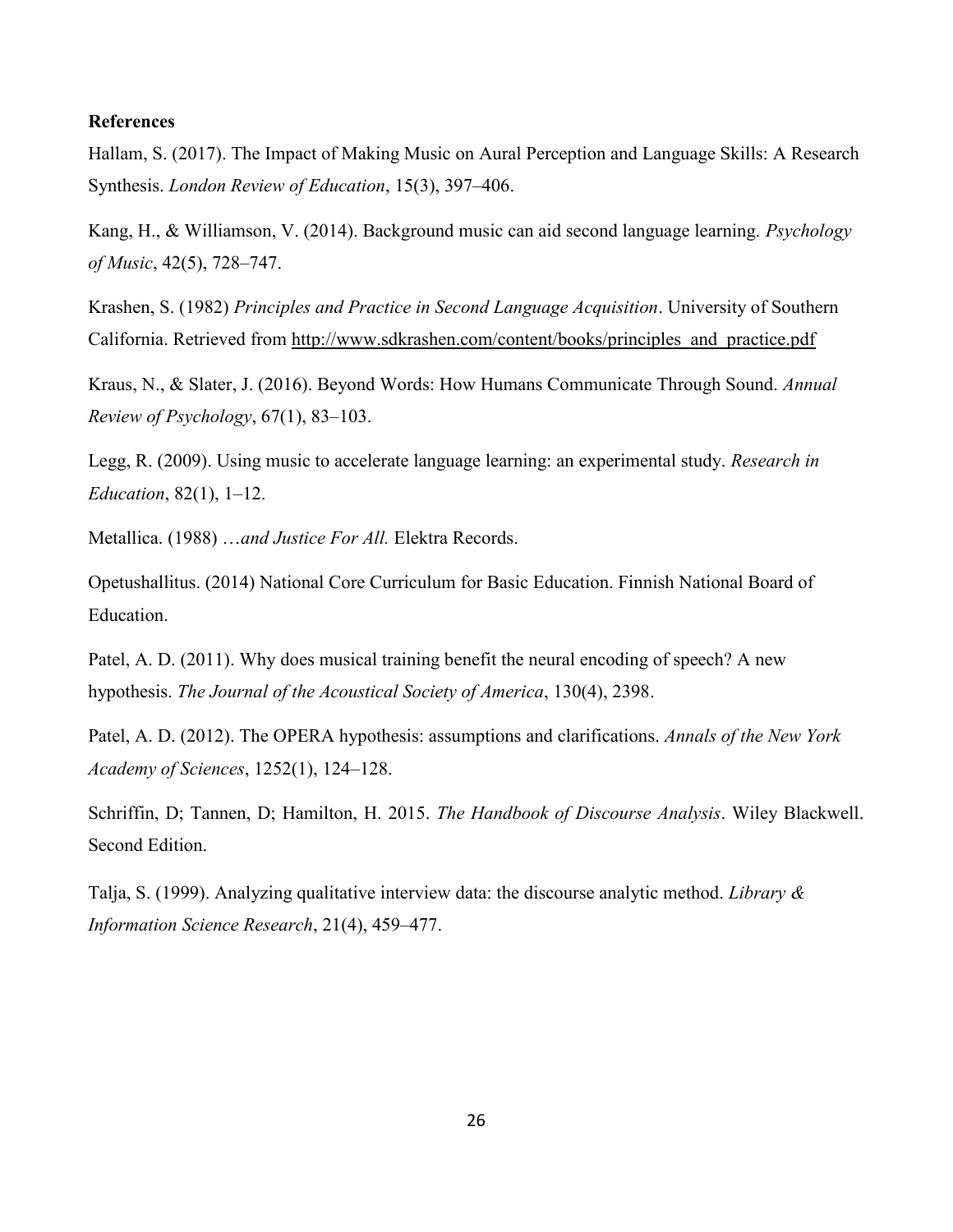# **Appendix**

# **Interview Questions:**

- 1. Mitä ajatuksia tai tuntemuksia sana "musiikki" teissä herättää? What thoughts or feelings does the word "music" invoke in you?
- 2. Millaista musiikkia kuuntelette? What genre of music do you listen to?
- 3. Kuinka paljon musiikkimakunne on muuttunut vuosien varrella? Onko se pysynyt samanlaisena läpi elämän?

How much has the style of music you listen to changed throughout your life? Has it remained the same?

- 4. Kuunteletteko jotain tietyntyyppistä musiikkia juuri tietyntyyppisessä kontekstissa? Do you like to listen to a certain type of music in a certain type of a context?
- 5. Harrastatteko itse musiikkia millään tavalla? Kuinka kauan olette harrastaneet jos olette? Entä oletteko saaneet formaalia musiikkikoulutusta? Do you practice music as a hobby in any way? If you do, for how long have you practiced? Moreover, have you had any formal education on music?
- 6. Mitä mieltä olette taustamusiikin käytöstä opiskelun aikana? Oletteko käyttäneet itse? What do you think about using music as a background noise for studying purposes? Have you tried it?
- 7. Millaisia kieliä olette kohdanneet musiikkia kuunnellessanne? What types of languages have you faced while listening to music?
- 8. Monien tutkimusten pohjalta, joita on tehty kielen ja musiikin yhteydestä, on pystytty päättelemään, että musiikkipohjaisella harrastamisella on suora yhteys kielellisiin taitoihin. Mitä mieltä olette tästä?

Studies have shown that there is a connection between music training and linguistic skills. What do you think about this?

9. Koetteko, että erilaisella musiikkityyleillä olisi mielestänne eroja sen suhteen, miten kieltä voisi oppia?

Do you feel as if there is a difference between music styles regarding how they can be utilized in learning a language?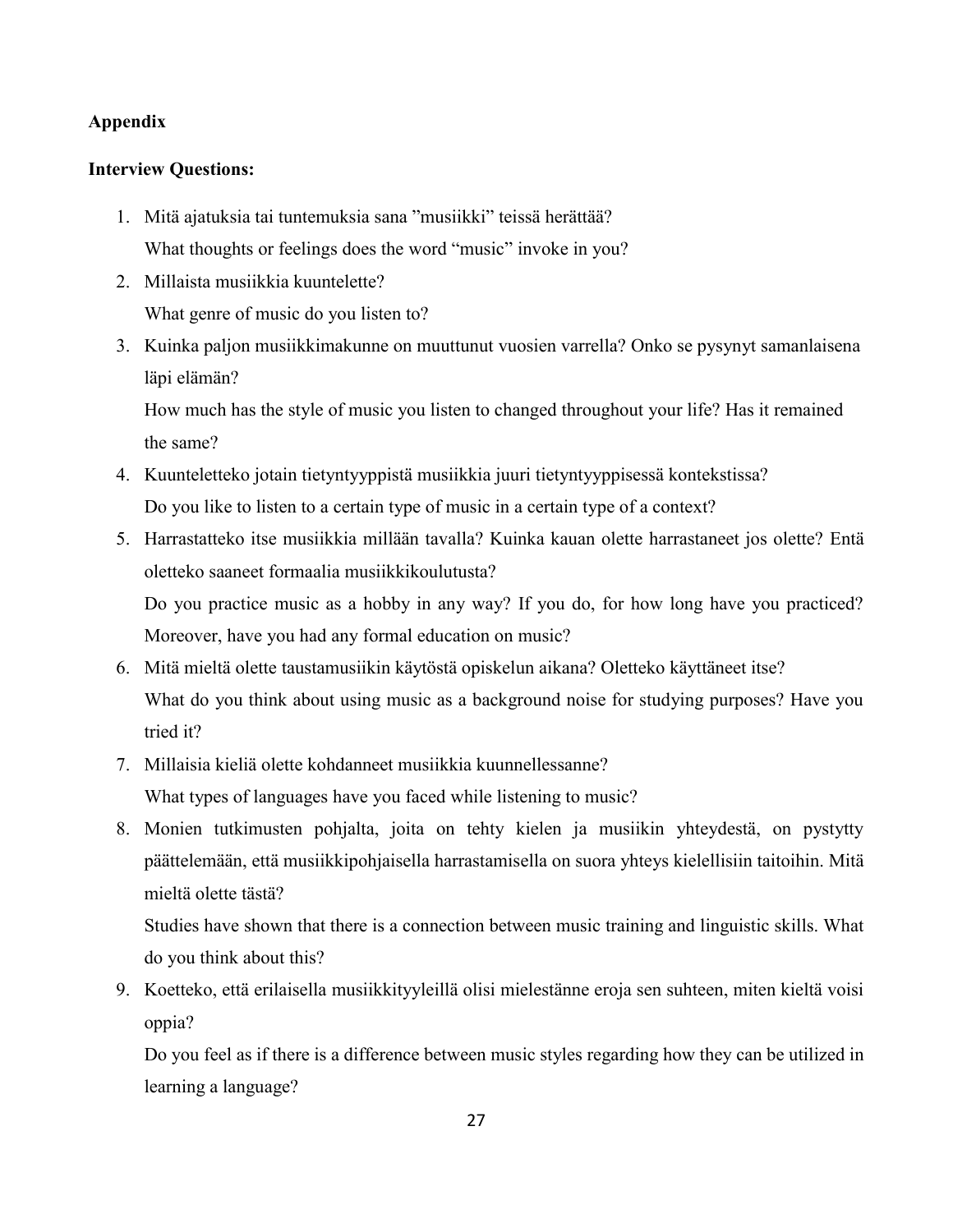- 10. Millaiseksi te itse olette kokeneet musiikin ja kielenoppimisen välisen suhteen elämässänne? Onko musiikinkuuntelusta ollut ollenkaan hyötyä? How have you personally experience the relationship between music and language learning in your lives? Has listening to music had any impact?
- 11. Oletteko käyttäneet musiikkia tietoisesti kielenoppimista varten? Have you used music as a conscioud learning method?
- 12. Molemmat opiskelette kielenopettajiksi, onko mielestänne suomalainen koulujärjestelmä nykyisellään sellainen, että multimodaalisia opetuskeinoja, joihin musiikki itsenään kuuluu, hyödynnetään parhaiten?

You both are studying to become language teachers. Do you think that the current Finnish school environment is of that nature that multimodal ways of teaching, such as music, is implemented in the best way as of now?

13. Onko näiden mukaan ottamiselle todellista tarvetta sitten, vai onko opetus ollut hyvää jo sellaisenaan?

Is there really a need for implementing it in a new way, or is it good enough as it is?

- 14. Miten musiikkia hyödynnettiin teidän aikananne koulussa esimerkiksi kielenopetuksessa? How was music utilized at schools when you were still studying there?
- 15. Voisiko suomalaista koulujärjestelmää muuttaa siten, että musiikki tulisi siinä vahvemmin esille myös muissa oppiaineissa? Onko tällaiselle mielestänne edes tarvetta? Could the Finnish school system be changed in a way that music would be implemented more into other subjects? Is there even a need for this?
- 16. Monet opettajat ulkomailla, kuten mm. Iso-Britanniassa ovat kyseenalaistaneet musiikin aseman koulussa, ja sen, onko siitä mitään hyötyä muille oppiaineille. Julkaisipa eräs henkilö artikkelinkin tästä aiheesta jo 1990-luvulla. Onko musiikinopettaminen koulussa mielestänne turhaa? Miksi/miksi ei?

Some teachers, such as in the UK, have questioned the status of teaching music at schools, wondering if it benefits other subjects at all. One person even wrote an article about this back in the 1990s. Is it a waste of time to teach music at schools in your opinion? Why/ why not?

- 17. Entä onko sillä mielestänne mitään annettavaa muille oppiaineille? Do you think it has something to offer to other subjects?
- 18. Heräsikö teillä mitään muuta aiheeseen liittyvää keskusteltavaa?